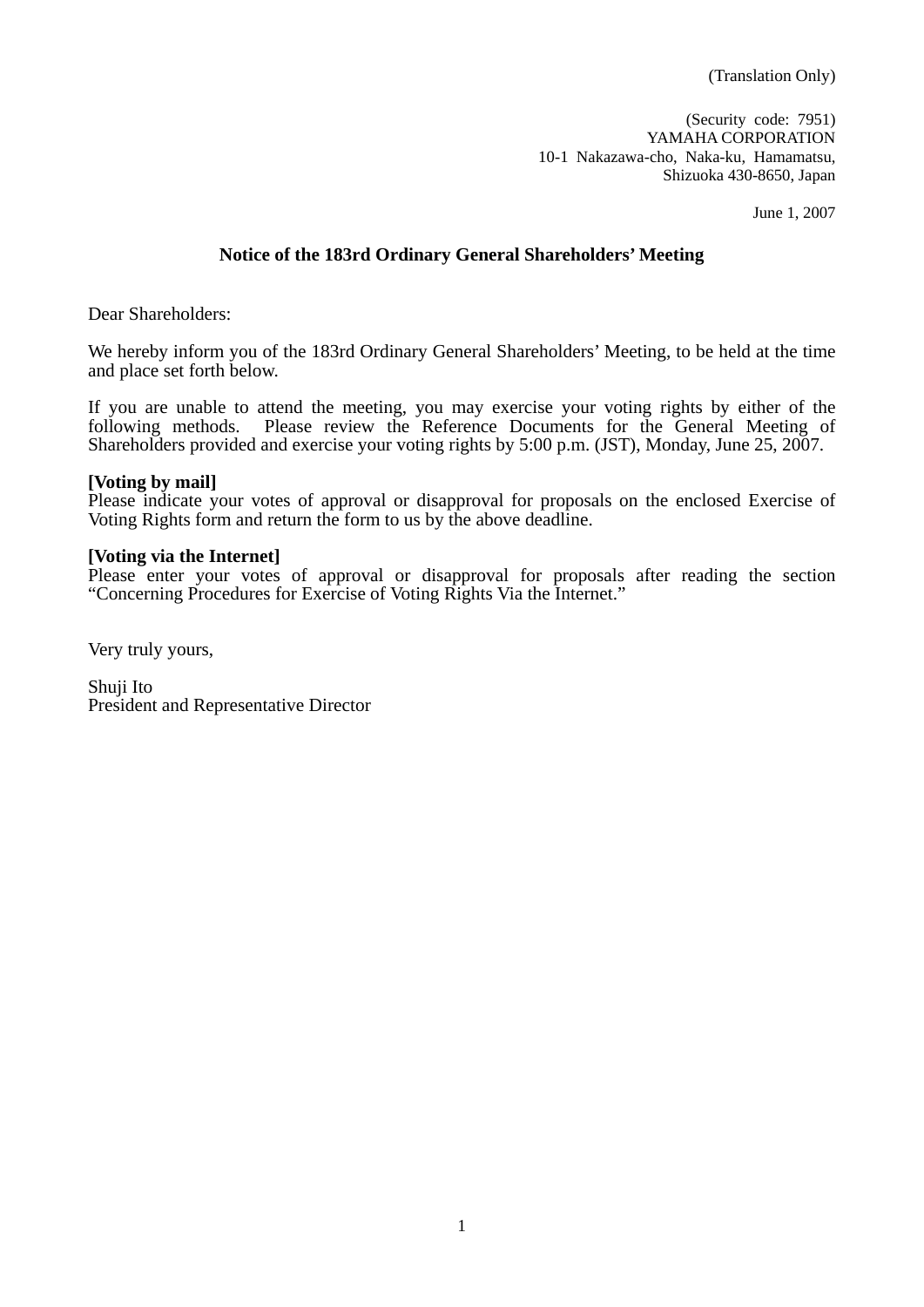#### **The 183rd Ordinary General Shareholders' Meeting**

1. Date and time: Tuesday, June 26, 2007 at 10:00 a.m.

2. Location: First floor of Building No. 18

10-1 Nakazawa-cho, Naka-ku, Hamamatsu,

Shizuoka, Japan

(Please refer to map in Japanese original)

3. Agenda of the meeting

Matters to be reported:

- 1. The Business Report, the Consolidated Financial Statements, and the Audit Reports of the Consolidated Financial Statements by the Independent Auditor and the Board of Corporate Auditors, for the 183rd Fiscal Year (from April 1, 2006 through March 31, 2007).
- 2. The Non-consolidated Financial Statements for the 183rd Fiscal Year (from April 1, 2006 through March 31, 2007)

Matters to be resolved:

- Proposal 1 Appropriation of Surplus
- Proposal 2 Election of Eight Directors
- Proposal 3 Election of Two Corporate Auditors
- Proposal 4 Payment of Bonuses to Directors and Corporate Auditors
- Proposal 5 Approval of the Introduction of Measures for Large-Scale Purchases of Company Shares (Anti-Takeover Measures)
- 4. Predetermined terms of the convening
- (1) If you do not indicate your vote of approval or disapproval for any proposal on the Exercise of Voting Rights form, you will be deemed to have approved that proposal.
- (2) Handling of voting several times
	- 1) When voting rights are exercised more than once via the Internet, the vote that arrives the latest will be deemed the valid one.
	- 2) When a shareholder exercises voting rights via the Internet and by the Exercise of Voting Rights form, the vote via the Internet will be deemed the valid one.
- (3) When a shareholder exercises voting rights by proxy at the meeting, the shareholder may appoint one shareholder with voting rights to act as his or her proxy. If you wish to exercise your voting rights by proxy at the meeting, please submit to the Company your Exercise of Voting Rights form together with a document evidencing the Proxy's power of representation for the meeting.

Notes 1. For those attending, please present the enclosed Exercise of Voting Rights form at the reception desk on arrival at the meeting.

<sup>2.</sup> If the Reference Documents for the General Meeting of Shareholders and the Attached Documents are amended, the amended items will be announced on our Internet website (http://www.yamaha.co.jp).

<sup>3.</sup> This document has been translated from the Japanese original for reference purposes only.

In the event of any discrepancy between this translated document and the Japanese original, the original shall prevail.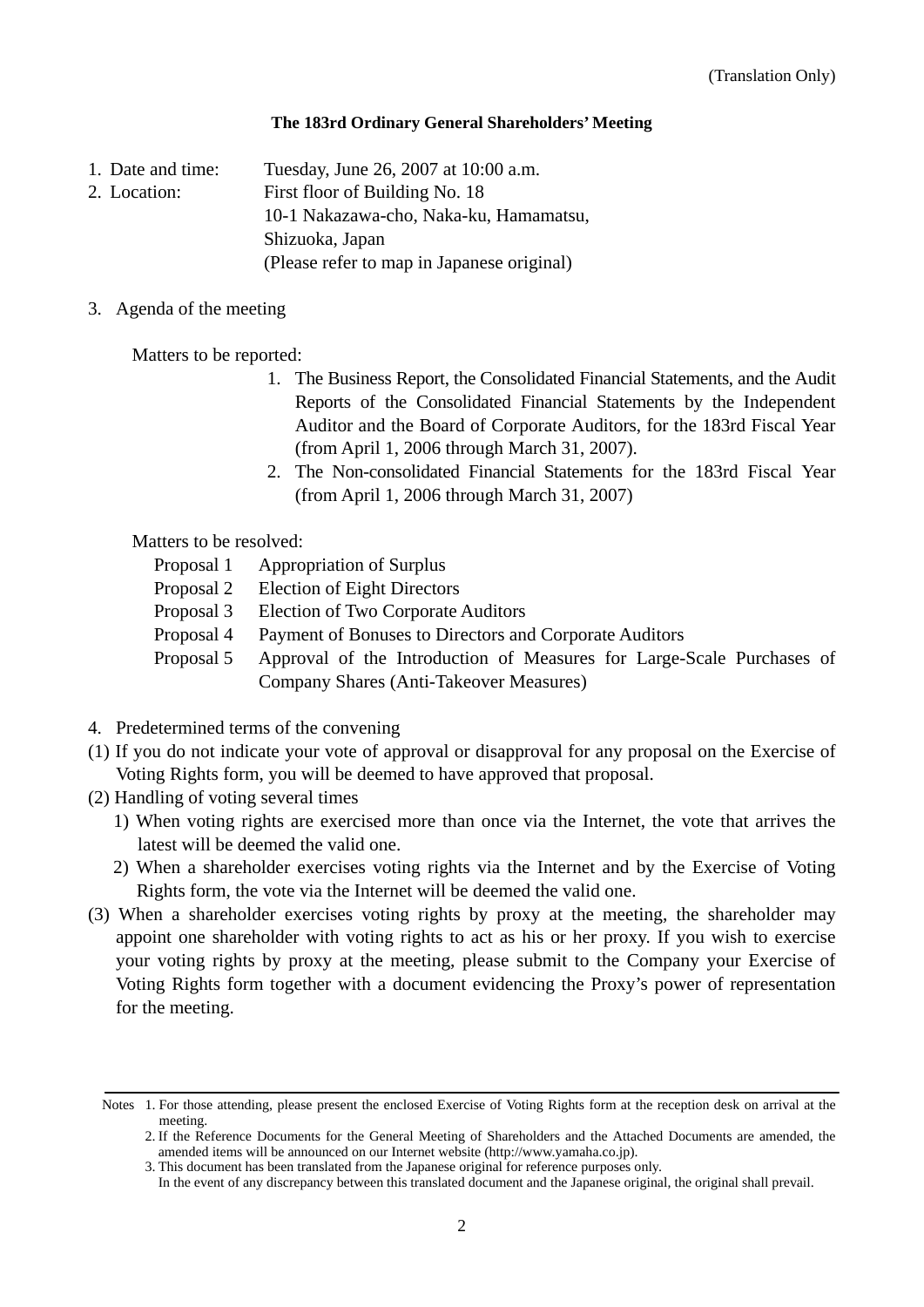## **Reference Documents for the General Meeting of Shareholders**

#### **Proposals and Reference Information**

**Proposal 1** –Appropriation of Surplus

We will propose the appropriation of surplus as follows.

Taking into account the improvement of consolidated return on equity, and based on the level of the medium-term consolidated profits, the Company is adopting a basic policy of ensuring appropriate internal reserves in order to strengthen its operating base, such as R&D, sales investments, and capital investments, and of paying dividends that more closely reflect the consolidated operating results than ever before.

1. Year-end dividend

We will propose the payment of a year-end dividend for the 183rd fiscal year as follows.

(1) Allotment of assets for dividends to shareholders and the total amount of dividends

We will propose the payment of a year-end dividend of 12.50 yen per share of common stock (this, combined with the interim dividend already paid, amounts to an annual dividend of 22.50 yen per share), an increase of 2.50 yen per share of the Company's common stock, in order to respond to continuing support from shareholders.

In this case, the total amount of dividends will be 2,578,771,775 yen.

- (2) Effective date of distribution of surplus June 27, 2007
- 2. Appropriation of surplus
	- (1) Items to be increased and its amount General reserve 5,000 million yen
	- (2) Items to be decreased and its amount Earned surplus carried forward 5,000 million yen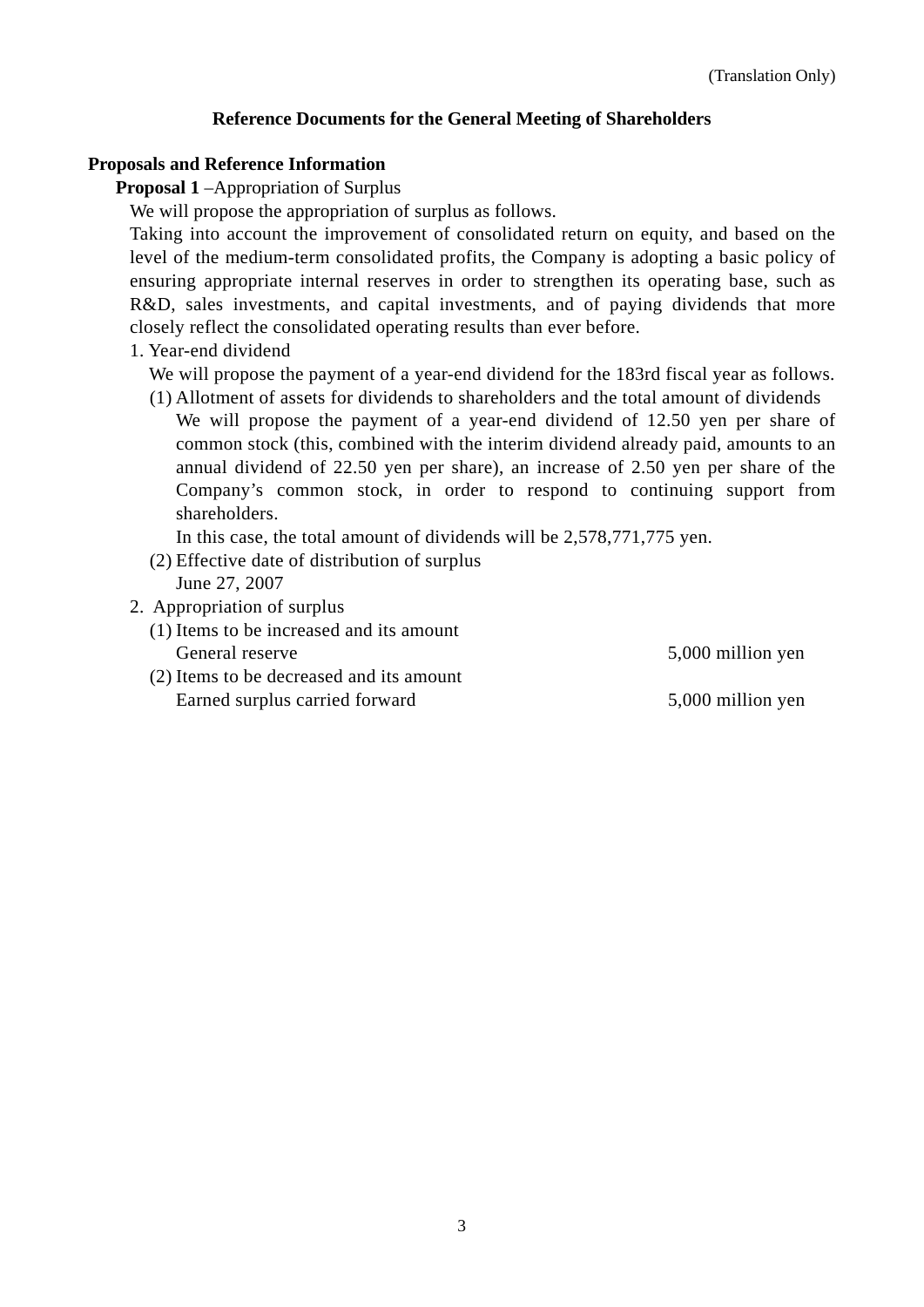## **Proposal 2** – Election of Eight Directors

All directors will complete their respective terms of office at the conclusion of this meeting. Accordingly, we shall propose to elect eight directors.

|                | The table below hold the hominees for those positions.<br>Brief personal history; Position and charge of the Company<br>Name |                                                          |                                                          | No. of the     |
|----------------|------------------------------------------------------------------------------------------------------------------------------|----------------------------------------------------------|----------------------------------------------------------|----------------|
| No.            | (Date of Birth)                                                                                                              | (Representative positions held at other companies, etc.) |                                                          | Company shares |
|                |                                                                                                                              |                                                          |                                                          | held           |
|                |                                                                                                                              | April 1965:                                              | Entered the Company                                      |                |
|                | Shuji Ito<br>(November 1, 1942)                                                                                              | July 1984:                                               | President and Director of Yamaha-Kemble                  |                |
|                |                                                                                                                              |                                                          | Music (U.K.) Ltd.                                        |                |
| 1              |                                                                                                                              | June 1988:                                               | Director of the Company                                  |                |
|                |                                                                                                                              | July 1993:                                               | <b>Managing Director</b>                                 |                |
|                |                                                                                                                              | June 1997:                                               | Senior Managing and Representative                       | 42,288         |
|                |                                                                                                                              |                                                          | Director                                                 |                |
|                |                                                                                                                              | April 2000:                                              | President and Representative Director                    |                |
|                |                                                                                                                              |                                                          | (to the present)                                         |                |
|                |                                                                                                                              |                                                          | (Representative positions held at other companies, etc.) |                |
|                |                                                                                                                              |                                                          | President of Yamaha Music Foundation                     |                |
|                |                                                                                                                              | April 1966:                                              | <b>Entered the Company</b>                               |                |
|                |                                                                                                                              | March 1996:                                              | <b>General Manager of Electronics</b>                    |                |
|                |                                                                                                                              |                                                          | Development Center                                       |                |
| $\overline{2}$ | Hirokazu Kato                                                                                                                | June 1998:                                               | Director                                                 | 9,700          |
|                | (March 8, 1944)                                                                                                              | June 2003:                                               | Managing Director (to the present)                       |                |
|                |                                                                                                                              | June 2006:                                               | General Manager of Sound and IT Business                 |                |
|                |                                                                                                                              |                                                          | Group, Research and Development Group                    |                |
|                |                                                                                                                              |                                                          | (to the present)                                         |                |
|                | Tsuneo Kuroe<br>(February 2, 1946)                                                                                           | April 1968:                                              | <b>Entered the Company</b>                               |                |
|                |                                                                                                                              | July 1999:                                               | General Manager of Corporate Planning                    |                |
|                |                                                                                                                              |                                                          | Division                                                 |                |
| 3              |                                                                                                                              | June 2000:                                               | Director                                                 | 16,100         |
|                |                                                                                                                              | June 2005:                                               | Managing Director (to the present)                       |                |
|                |                                                                                                                              | June 2006:                                               | General Manager of Finance and                           |                |
|                |                                                                                                                              |                                                          | Administration Group (to the present)                    |                |
|                | Mitsuru Umemura<br>(March 6, 1951)                                                                                           | April 1975:                                              | <b>Entered the Company</b>                               |                |
|                |                                                                                                                              | April 2000:                                              | President and Director of Yamaha                         |                |
|                |                                                                                                                              |                                                          | Corporation of America                                   |                |
| $\overline{4}$ |                                                                                                                              |                                                          | February 2001: Executive Officer of the Company          |                |
|                |                                                                                                                              | May 2003:                                                | <b>General Manager of Musical Instruments</b>            |                |
|                |                                                                                                                              |                                                          | Group                                                    | 14,500         |
|                |                                                                                                                              | June 2003:                                               | Senior Executive Officer                                 |                |
|                |                                                                                                                              | June 2006:                                               | Managing Director (to the present)                       |                |
|                |                                                                                                                              | June 2006:                                               | <b>General Manager of Musical Instruments</b>            |                |
|                |                                                                                                                              |                                                          | and Software Business Group (to the                      |                |
|                |                                                                                                                              |                                                          | present)                                                 |                |

The table below lists the nominees for those positions.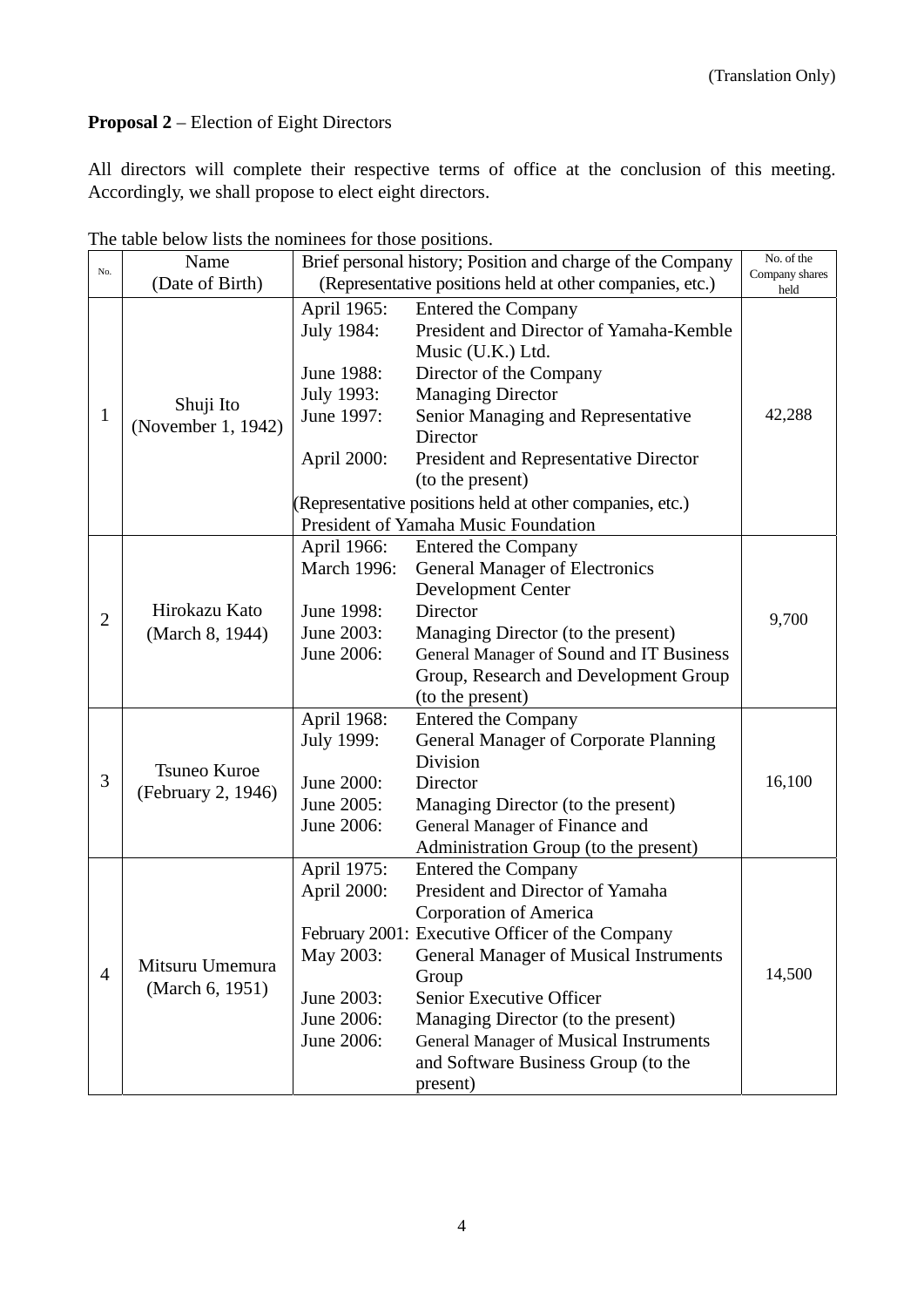|                | Brief personal history; Position and charge of the Company<br>Name |                                                          | No. of the                                               |                        |
|----------------|--------------------------------------------------------------------|----------------------------------------------------------|----------------------------------------------------------|------------------------|
| No.            | (Date of Birth)                                                    | (Representative positions held at other companies, etc.) |                                                          | Company shares<br>held |
|                |                                                                    | April 1960:                                              | Entered Yamaha Motor Co., Ltd.                           |                        |
| 5              |                                                                    | July 1985:                                               | Director of Yamaha Motor                                 |                        |
|                |                                                                    | June 1997:                                               | Managing Director of Yamaha Motor                        |                        |
|                | Toru Hasegawa<br>(May 15, 1936)                                    | June 2000:                                               | Senior Managing Director of Yamaha                       |                        |
|                |                                                                    |                                                          | Motor                                                    |                        |
|                |                                                                    | April 2001:                                              | President and Representative Director of                 | 5,000                  |
|                |                                                                    |                                                          | Yamaha Motor                                             |                        |
|                |                                                                    | June 2003:                                               | Director of the Company (to the present)                 |                        |
|                |                                                                    | January 2005:                                            | Chairman and Director of Yamaha Motor                    |                        |
|                |                                                                    | <b>March 2007:</b>                                       | Retired from the Director of Yamaha                      |                        |
|                |                                                                    |                                                          | Motor                                                    |                        |
|                |                                                                    | April 1978:                                              | <b>Entered the Company</b>                               |                        |
|                |                                                                    | June 2004:                                               | <b>Executive Officer</b>                                 |                        |
|                |                                                                    | June 2004:                                               | <b>General Manager of Production</b>                     |                        |
|                |                                                                    |                                                          | <b>Technology Head Office</b>                            |                        |
| 6              | Yasushi Yahata                                                     | June 2005:                                               | Director (to the present)                                | 4,300                  |
|                | (March 16, 1954)                                                   | June 2006:                                               | General Manager of Productive Technology                 |                        |
|                |                                                                    |                                                          | <b>Business Group, Process Management</b>                |                        |
|                |                                                                    |                                                          | Group, General Manager of Golf products                  |                        |
|                |                                                                    |                                                          | Division (to the present)                                |                        |
|                | Hiroo Okabe<br>(November 15, 1951)                                 | April 1974:                                              | Entered the Company                                      |                        |
|                |                                                                    | April 2000:                                              | General Manager of Wind & Educational                    |                        |
|                |                                                                    |                                                          | <b>Musical Instruments Division</b>                      |                        |
|                |                                                                    | June 2003:                                               | <b>Executive Officer</b>                                 |                        |
|                |                                                                    |                                                          | November 2003: Vice General Manager of Musical           |                        |
| $\overline{7}$ |                                                                    |                                                          | <b>Instruments Group</b>                                 | 4,200                  |
|                |                                                                    | June 2006:                                               | Director (to the present)                                |                        |
|                |                                                                    | June 2006:                                               | Deputy General Manager of Musical                        |                        |
|                |                                                                    |                                                          | <b>Instruments and Software Business Group</b>           |                        |
|                |                                                                    |                                                          | (to the present)                                         |                        |
|                |                                                                    |                                                          | (Representative positions held at other companies, etc.) |                        |
|                |                                                                    |                                                          | Chairman of Guangzhou Yamaha-Pearl River Piano Inc.      |                        |
| 8              | Motoki Takahashi<br>(December 4, 1951)                             | April 1974:                                              | <b>Entered the Company</b>                               |                        |
|                |                                                                    | <b>August 1999:</b>                                      | President and Director of Yamaha Europe                  |                        |
|                |                                                                    |                                                          | GmbH                                                     |                        |
|                |                                                                    |                                                          | February 2001: Executive Officer of the Company (to the  | 3,000                  |
|                |                                                                    |                                                          | present)                                                 |                        |
|                |                                                                    | May 2006:                                                | General Manager of Corporate Planning                    |                        |
|                |                                                                    |                                                          | Division (to the present)                                |                        |

## Notes:

1) The nominees for directors who have special interests in the Company are as follows:

1) Shuji Ito

Shuji Ito doubles as President of Yamaha Music Foundation, an entity to which we pay lecture fees for instructors of musical classrooms. In addition, our wholly owned subsidiaries compete with the Foundation in the musical classroom business.

2) Tsuneo Kuroe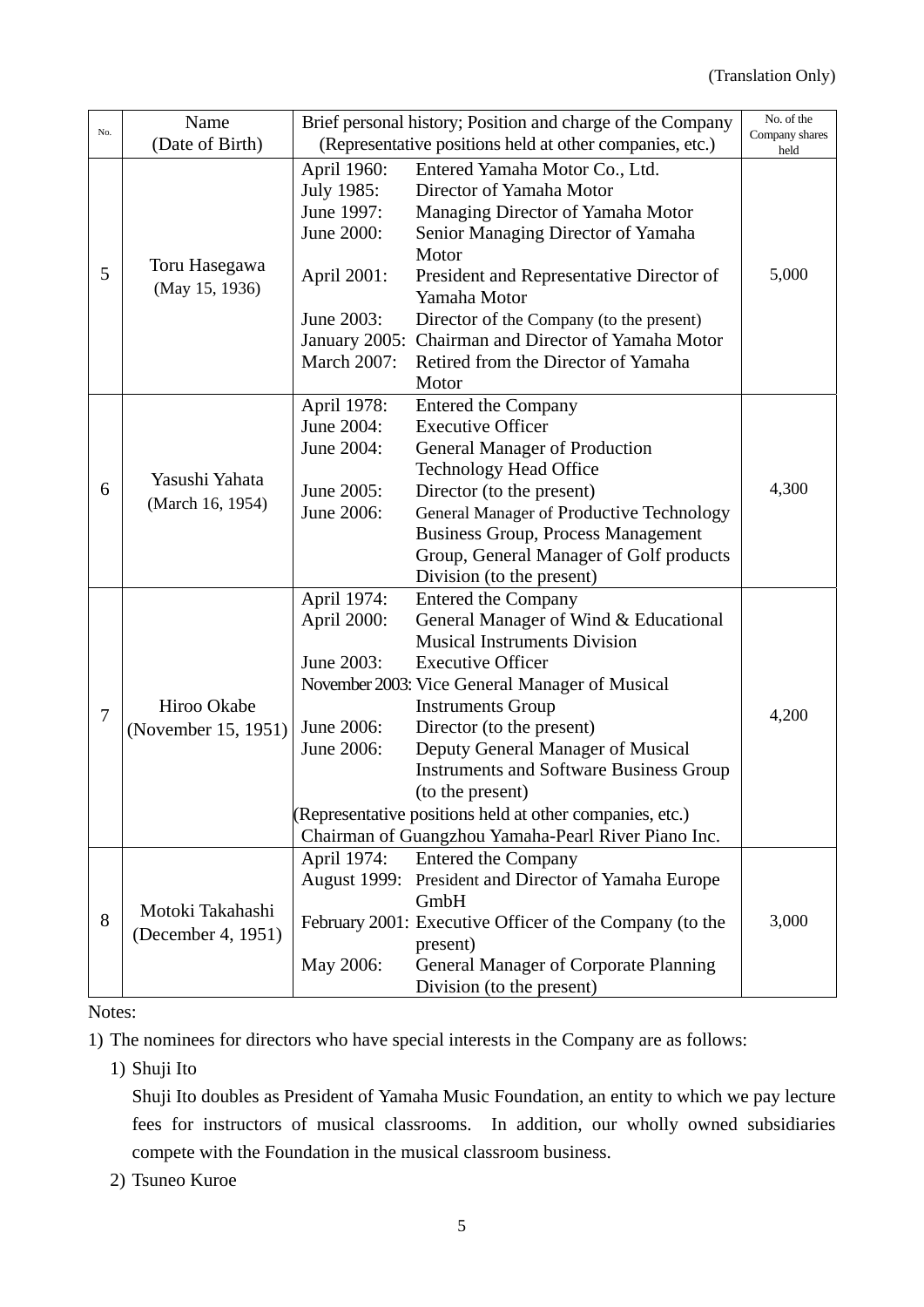Tsuneo Kuroe doubles as President of Yamaha Employees' Pension Fund, an entity we must pay pension premiums. He doubles as President of Yamaha Health Insurance Association, an entity we must pay insurance premiums. He also doubles as President of Yamaha Benefit Club, an entity we must pay membership dues.

3) Hiroo Okabe

Hiroo Okabe doubles as Chairman of Guangzhou Yamaha-Pearl River Piano Inc., a company with which we and our wholly owned subsidiaries have sales transactions of products and the like.

- 2. Toru Hasegawa is the nominee for outside director.
- 3. Following are the special notes concerning the nominee for outside director.
	- Toru Hasegawa
	- 1) We anticipate that he will make use of his experience as an ex-director of Yamaha Motor Co., Ltd. and give advice to the management of the Company. Therefore, we will propose that he be elected as an outside director.
	- 2) Over the past five years he has been the president and representative director and the chairman of the Board of Directors of Yamaha Motor Co., Ltd., an affiliate of the Company.
	- 3) During his term of office as the chairman of the Board of Directors of Yamaha Motor Co., Ltd., the above company violated the Foreign Exchange and Foreign Trade Control Law.
	- 4) His term of office as an outside director of the Company shall have been four years, at the conclusion of this Ordinary General Shareholders' Meeting.
	- 5) The Company has entered into an agreement with him to limit the liability for damage stipulated in Article 423, Paragraph 1 of the Corporate Law. The details of this agreement are as follows:

He has entered into an agreement with the Company to limit the liability for damage stipulated in Article 423, Paragraph 1 of the Corporate Law. As a result, the maximum amount of liability under the agreement will be the minimum amount stipulated in laws and regulations.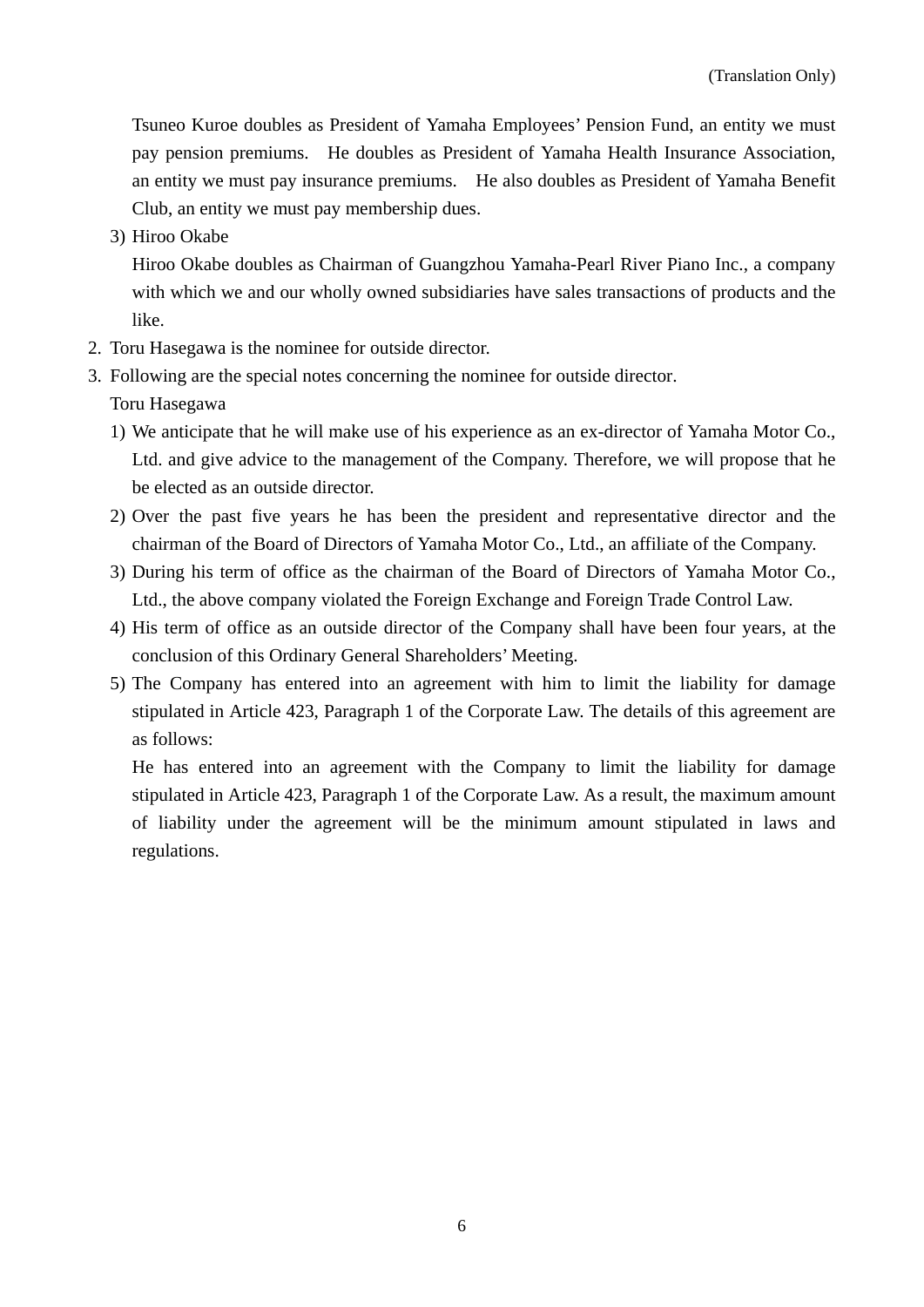## **Proposal 3** – Election of Two Corporate Auditors

Two corporate auditors, Naomoto Ota and Kunio Miura, will complete their respective terms of office at the conclusion of this meeting. Accordingly, we will propose to elect two corporate auditors.A

This Proposal was agreed upon in advance by the Board of Corporate Auditors.

| No.            | Name                               | Brief personal history; Position and charge of the Company |                                          | No. of the             |
|----------------|------------------------------------|------------------------------------------------------------|------------------------------------------|------------------------|
|                | (Date of Birth)                    | (Representative positions held at other companies, etc.)   |                                          | Company shares<br>held |
| 1.             | Kunio Miura<br>(February 13, 1953) | April 1979:                                                | Appointed as a judge                     |                        |
|                |                                    | <b>March 1988:</b>                                         | Retired from the Bench                   |                        |
|                |                                    | April 1988:                                                | Registered as a practicing lawyer (Osaka |                        |
|                |                                    |                                                            | <b>Bar Association</b> )                 |                        |
|                |                                    |                                                            | Joined Seiki Naoyoshi Law Office         | $\Omega$               |
|                |                                    | April 1997:                                                | <b>Established Komoto and Miura Law</b>  |                        |
|                |                                    |                                                            | Office (to the present)                  |                        |
|                |                                    | June 2003:                                                 | Corporate Auditor of the Company (to     |                        |
|                |                                    |                                                            | the present)                             |                        |
| $\overline{2}$ |                                    | April 1968:                                                | <b>Entered the Company</b>               |                        |
|                |                                    | April 2000:                                                | General Manager of Accounting and        |                        |
|                | Tokihisa Makino                    |                                                            | <b>Finance Division</b>                  | 8,682                  |
|                | (February 20, 1950)                |                                                            | February 2001: Executive Officer         |                        |
|                |                                    | June 2003:                                                 | Director                                 |                        |
|                |                                    | June 2006:                                                 | Advisor (to the present)                 |                        |

The table below indicates the nominees for those positions.

Notes:

- 1. The nominees for corporate auditors have no special interests in the Company.
- 2. Kunio Miura is the nominee for outside corporate auditor.
- 3. Following are the special notes concerning the nominee for outside corporate auditor. Kunio Miura
	- 1) We anticipate that he will make use of his legal expertise and the wide range of views he has developed over his many years as a judge and lawyer, for the auditing of the management of the Company. Therefore, we will propose that he will be elected as an outside corporate auditor.
	- 2) He has never been directly involved in corporate management. As a lawyer, however, he has detailed knowledge of corporate legal affairs and sufficient knowledge of corporate governance. Therefore, we consider that he will appropriately discharge his duties as an outside corporate auditor.
	- 3) His term of office as an outside corporate auditor of the Company shall have been four years, at the conclusion of this Ordinary General Shareholders' Meeting.
	- 4) The Company has entered into an agreement with him to limit the liability for damage stipulated in Article 423, Paragraph 1 of the Corporate Law. The details of this agreement are as follows: He has entered into an agreement with the Company to limit the liability for damage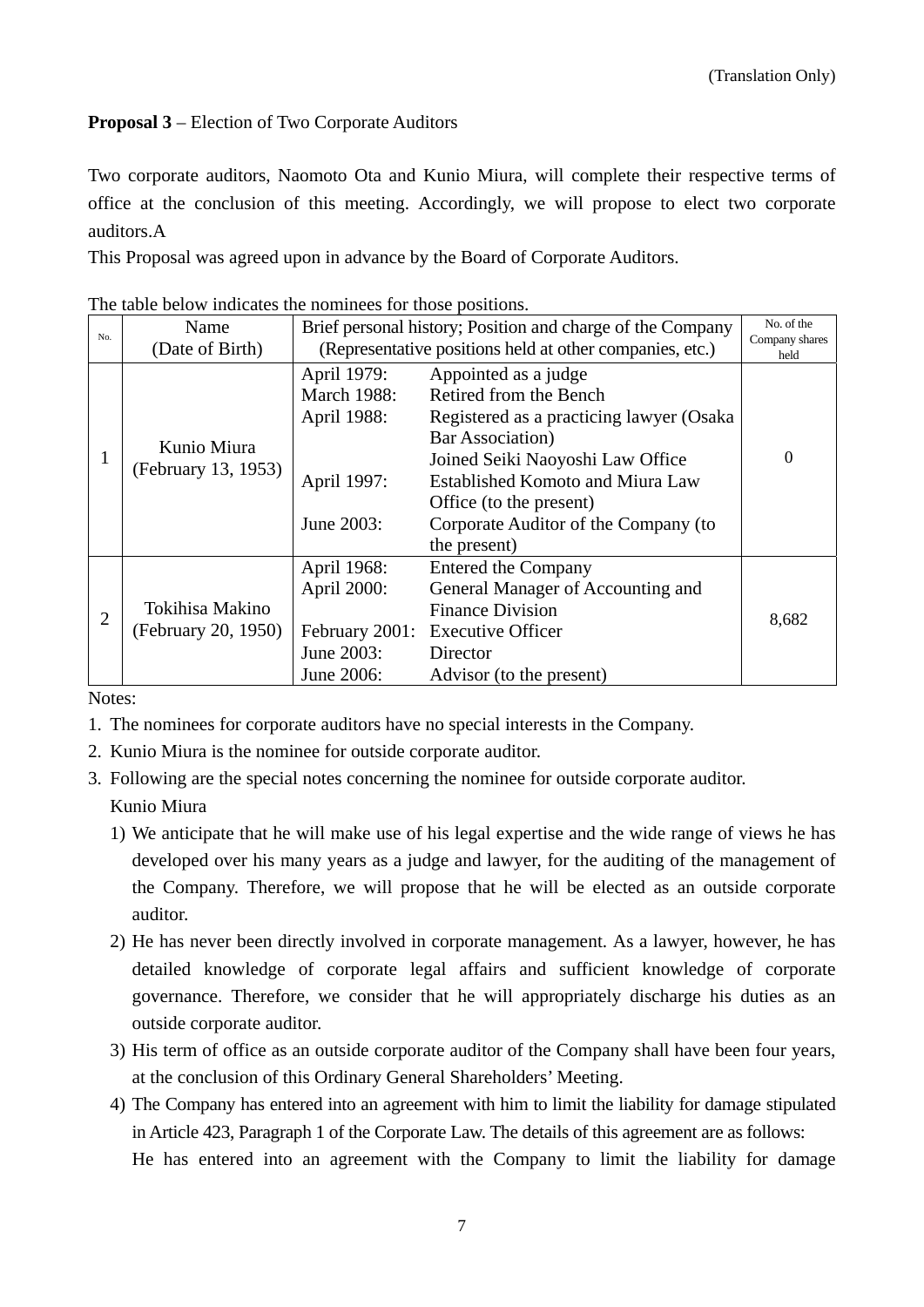stipulated in Article 423, Paragraph 1 of the Corporate Law. As a result, the maximum amount of liability under the agreement will be the minimum amount stipulated in laws and regulations.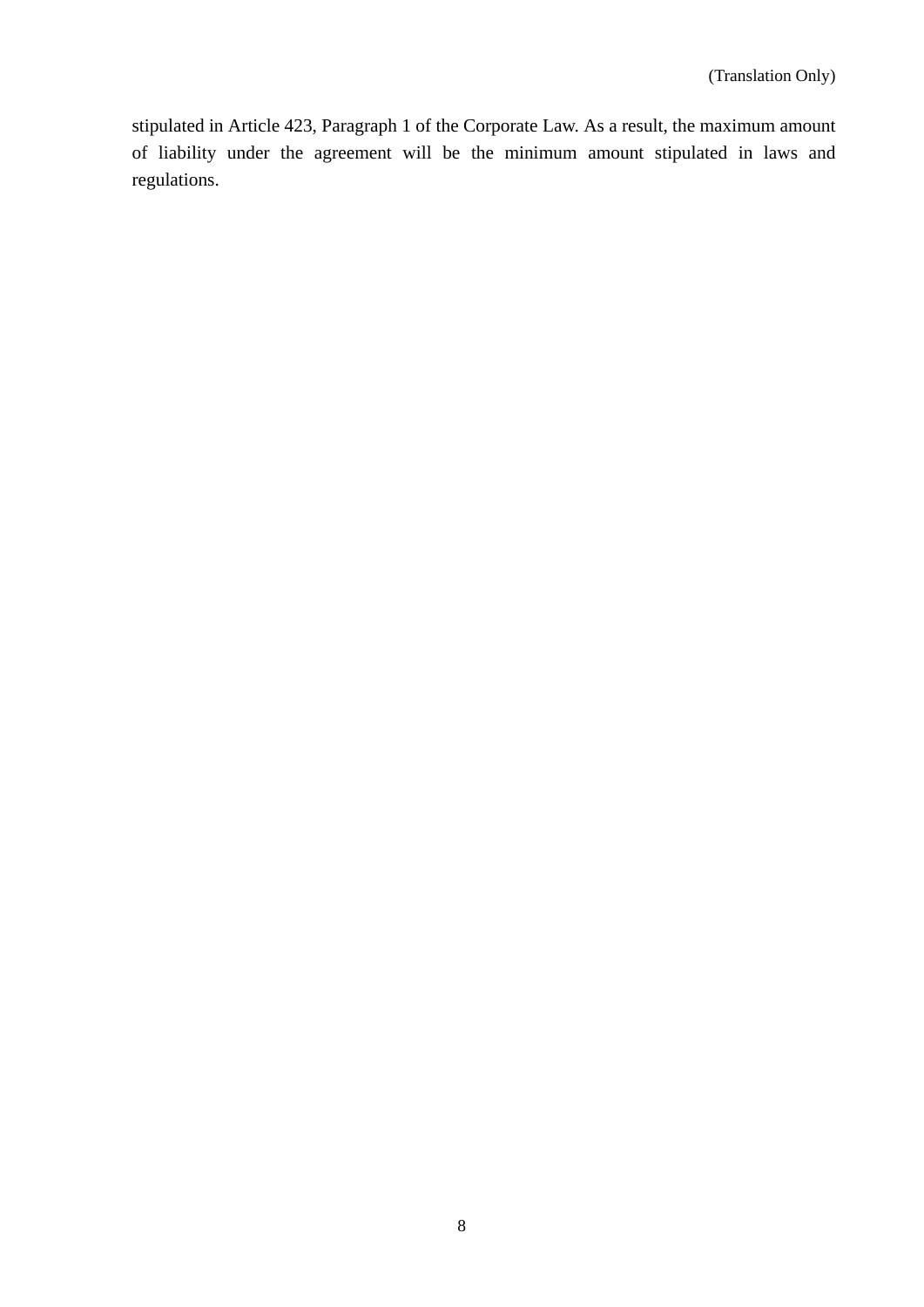## **Proposal 4** – Payment of Bonuses to Directors and Corporate Auditors

In consideration of the operating results of this fiscal year and other factors, we will propose the payment of bonuses of 100 million yen in the aggregate (85 million yen in the aggregate to directors (including 1 million yen to one outside director) and 15 million yen in the aggregate to corporate auditors (including 2 million yen to two outside corporate auditors)) to eight directors and four corporate auditors in office at the end of this fiscal year, comprehensively.

**Proposal 5** – Approval of the Introduction of Measures for Large-Scale Purchases of Company Shares (Anti-Takeover Measures)

We will propose the approval of the introduction of measures for large-scale purchases of company shares, in order to secure and enhance corporate value and the common interests of shareholders. Details of the measures are as follows.

## **1. Basic Policy on the Composition of Persons to Control Decision-Making over the Financial and Business Policies of the Company**

The Company believes that the composition of shareholders of Yamaha should be decided through free trading in the shares of the Company on the market, and that the final judgment as to whether to accept a purchase offer accompanying the transfer of controlling rights in the Company should be based on the will of all of the shareholders.

However, there is a growing tendency in Japan's capital markets for purchasers to force through the purchases of large numbers of shares without obtaining the approval of the managements of the targeted companies. A review of the purposes, etc. of these large purchases reveals that many of the purchases make no contribution to the corporate value of the companies targeted for purchase or the common interests of their shareholders. In many cases a large purchase clearly impairs the corporate value of the targeted company and common interests of its shareholders, or exposes the shareholders of the targeted company to the risk of being forced to sell their shares, or fails to provide the Board of Directors and shareholders of the targeted company sufficient time and information to examine the purchaser's conditions or offer alternative plans, or requires the targeted company to negotiate with the purchaser in order to obtain more advantageous conditions than those offered by the purchaser.

The Company believes that persons who make inappropriate large purchase offers or perform similar actions that might harm the corporate value of the Company and oppose the common interests of the Company's shareholders, including those actions enumerated in the aforementioned examples, are inappropriate as those who are to be entrusted with control over decision-making on the financial and business policies of the Company.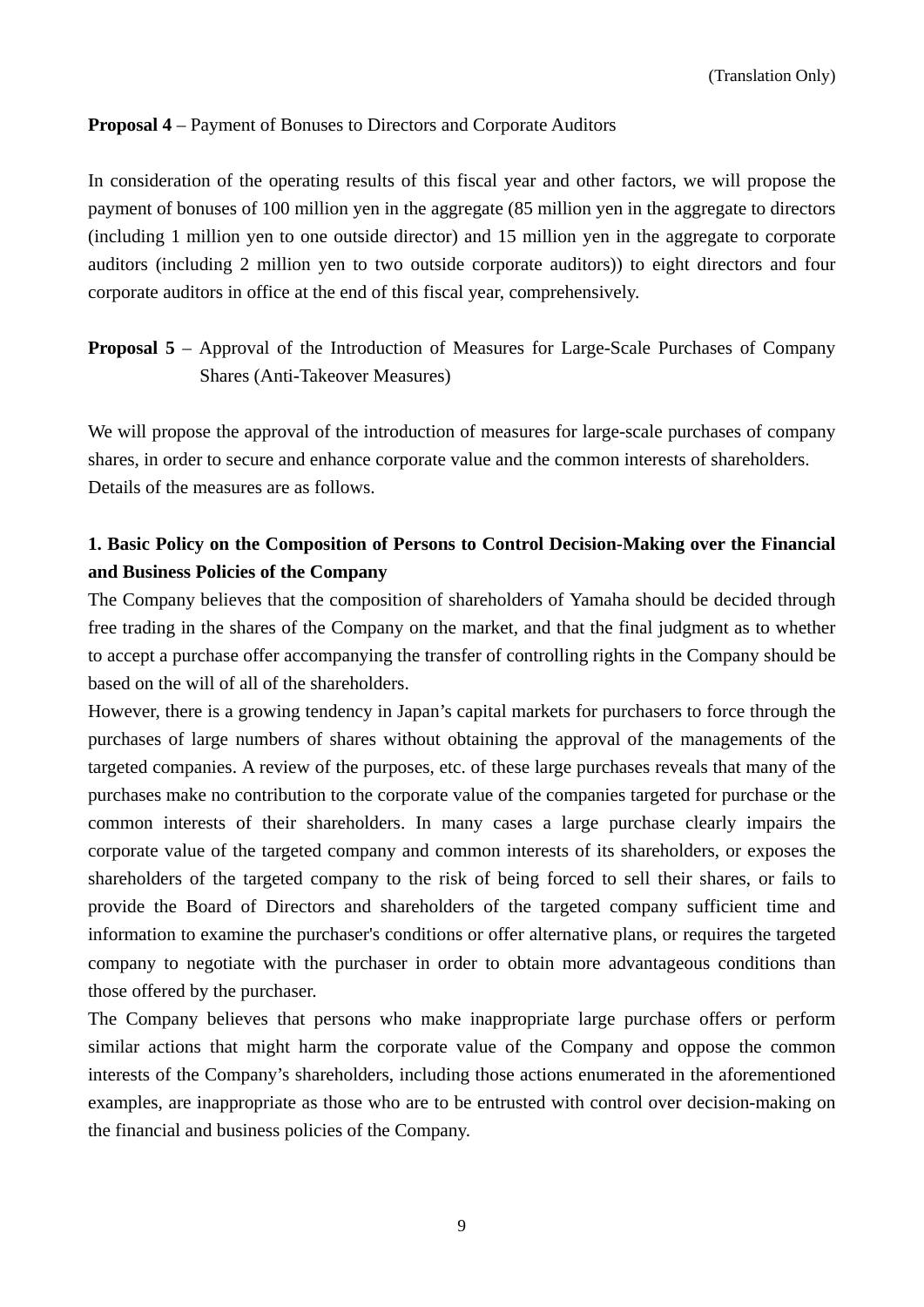#### **2. Effort to Contribute to Realization of Basic Policy**

Yamaha's operational policy is "to grow as a company that keeps on creating new *Kando* (simultaneous feelings of deep satisfaction and intense excitement) and enriched culture together with people of the world through technology and artistry cultivated on the basis of sound and music." For that purpose, we endeavor to innovate new technologies, strengthen our ability to adapt to rapidly changing market environments, and meet customer expectations through the development and provision of products and services of consistently excellent quality, while striving to improve the effectiveness of our management and enhance our global competitiveness.

In our "YSD 50" mid-term management plan, we actively endeavor to (i) establish a sustainable and stable structure for high profits through improvement of profitability centered on the musical instrument business, (ii) create and develop original and high-quality products and businesses, and (iii) establish management structures with an emphasis on corporate social responsibility. We have prepared and reinforced production bases in China, steadily expanded our China business and professional audio equipment business, progressed strategically towards future business expansions, and stabilized environmental response and compliance activities in our corporate culture.

"Musical instruments, professional audio equipment and musical software, AV, IT, and electronic devices" based on sound, music, and network-related technologies are positioned as areas to drive the growth of the Group as a 'Sound Company' under the new "YGP 2010" mid-term management plan (Yamaha Growth Plan 2010). For other businesses, meanwhile, YGP 2010 calls for renewed efforts to increase the group corporate value by establishing a solid position in each industry as a diversified practice business area.

The Company will be appropriating the profits that arise from business growth to R&D, sales investment, facilities investment, and other engines for further growth, while adopting dividend measures with a stronger emphasis on dividend ratios compared to before and closer consideration of shareholder returns.

The Company endeavors to conduct its business taking into account the balance of interests among its respective stakeholders. The Company declares its commitments to each of the stakeholders—shareholders, customers, employees and local society—as set forth below and aims to fulfill those commitments. The Company believes that it can maximize corporate value in the long run by maintaining the balance of interests among the respective stakeholders and raising the levels of satisfaction of each.

Commitment to Shareholders: Yamaha will increase the satisfaction and understanding of its shareholders by striving for healthy profits and returns and achieving productivity using high-quality, transparent management and practicing disclosure

Commitment to Customers: Yamaha will fully satisfy its customers by offering high-quality products and services created with new and traditional technologies, creativity, and artistry while carrying on with its activities as a brand that is known, trusted, and loved.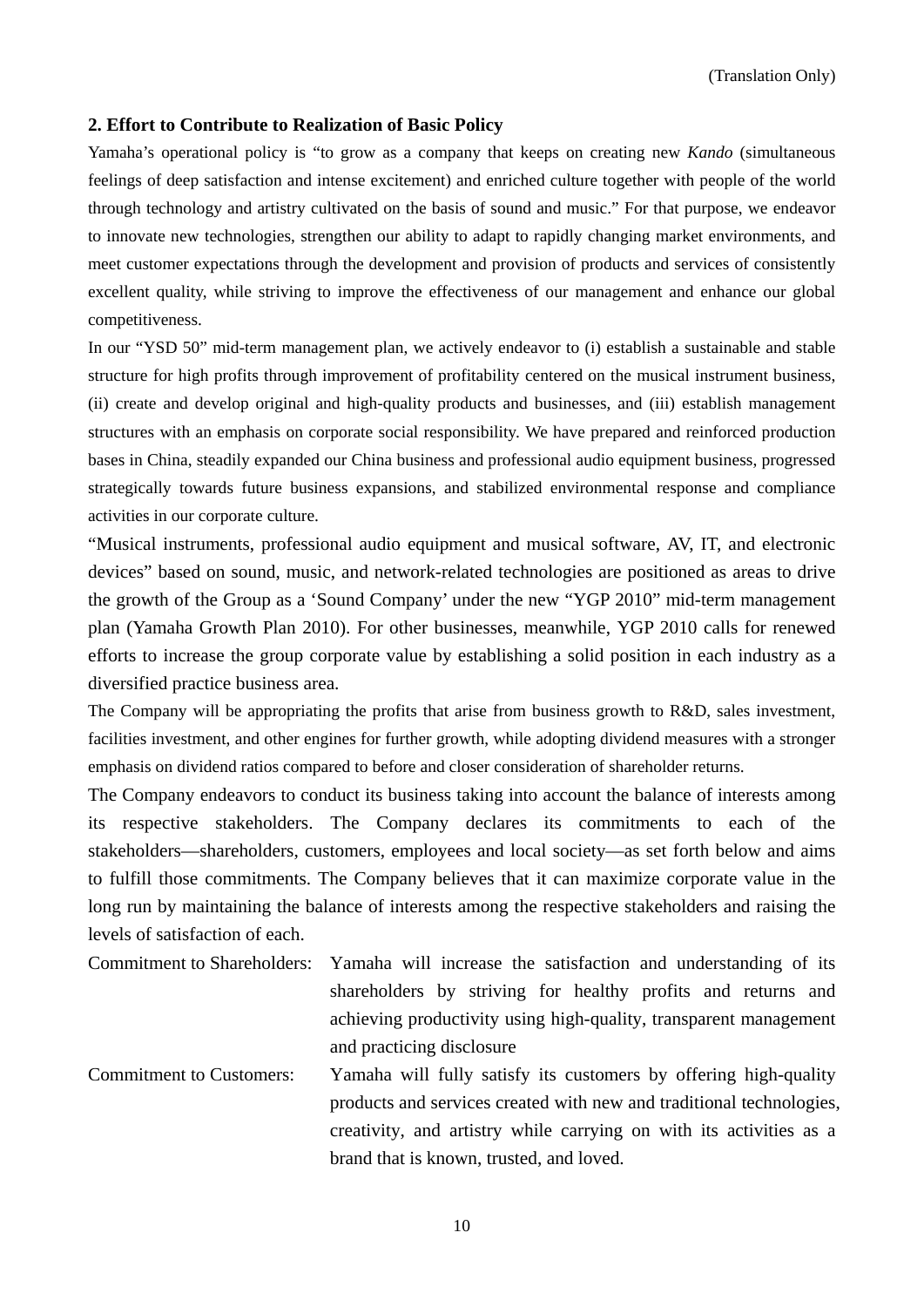Commitment to People who Work with Us:

The people who burnish the Yamaha brand and create the Yamaha value are all of those in working relationships with Yamaha. Yamaha will develop relationships of mutual trust with all of those who work with Yamaha in accordance with fair rules based on social norms, and strive to be an organization in which individuals can fully realize their abilities and work with self-realization, confidence, and pride.

Commitment to Society: Yamaha will give first priority to safety and care for the environment. Yamaha will be a good corporate citizen and observe laws and work ethically while developing the economy and contributing to local and global culture.

# **3. Efforts to Keep the Control over Decision-Making on Financial and Business Policies out of the Hands of Inappropriate Persons in Light of the Basic Policy**

#### **(1) Purpose of Introduction of the Plan**

Over its long history of operations, the Yamaha Group has created a corporate structure like none other in the world. Under the Yamaha brand, we have developed core businesses anchored in music and sound. The inherent connections between our manufacturing operations, which are focused on musical instruments and related hardware, and our service operations, which include Yamaha music schools and music distribution services, are part of what makes our corporation different from the rest. Our ongoing initiatives to meet the needs of professionals and to promote the popularization of music through the operation of music schools and activities such as the hosting of various musical events are key to our flagship musical instrument business. In light of this, Yamaha has moved forward with these activities based on relationships built on trust with business partners in the musical instrument and music business. The integration of these activities and human resources is the very source of the corporate value of the Yamaha Group. We believe that shareholders cannot make proper determinations on prospective future shareholder value without an adequate understanding of these and other corporate activities. For this reason, Yamaha has engaged in investor relations (IR) activities aimed at ensuring that investors and shareholders have an appropriate understanding of the value of the Company's shares. In the event of a sudden large purchase of Company shares, however, we believe that shareholders receive necessary and sufficient information from both the relevant purchaser and Yamaha's Board of Directors in order to promptly reach a proper decision on the propriety of the relevant purchaser's offer. In addition, it is especially important that shareholders contemplating long-term investment in the Company receive information on the expected effects of the relevant purchase on the Company and the large share purchaser's intentions with regard to participation in the Company's management and the shaping of specific management policies and business plans, including policies on the Company's relationships with employees, affiliates, business partners, customers, and other stakeholders. Likewise, we believe that the opinions of the Board of Directors on the relevant prospective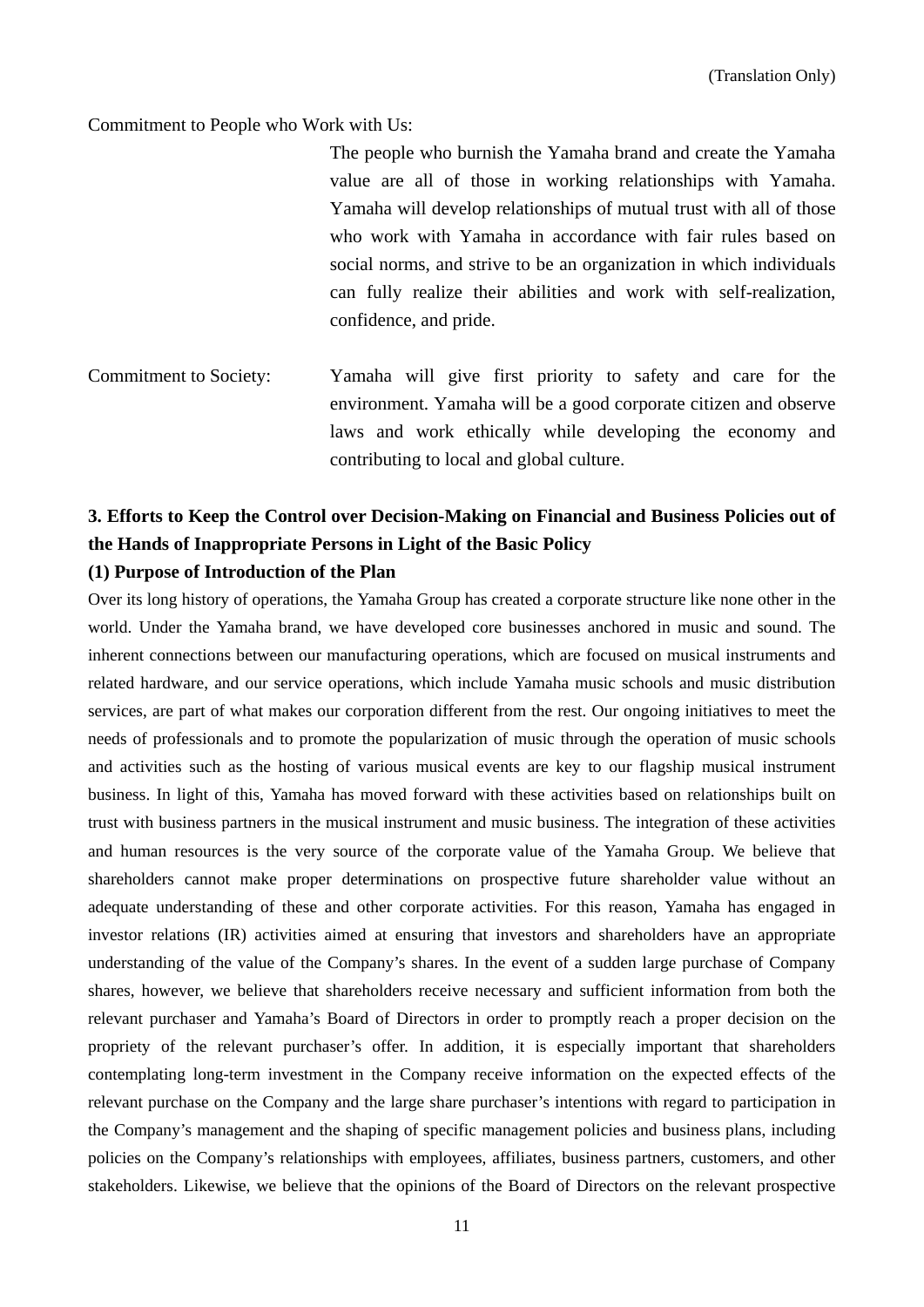purchase are important decision-making criteria for shareholders.

Upon consideration of these factors, the Board of Directors has judged that it will be essential to develop a framework by which to avoid any purchase that may harm the corporate value of the Company or common interests of the Company's shareholders when any purchaser offers to make a large purchase of Company shares. The strategy for this framework is to ensure that the Company can secure sufficient information and time to allow the shareholders to decide whether to accept an offer for a large purchase, and to allow the Board of Directors of the Company to offer an alternative plan or to negotiate with the would-be purchaser on behalf of the Company's shareholders, etc.

In conclusion, the Board of Directors asks the shareholders to approve a policy (anti-takeover measures) for large purchases of Company shares (hereinafter, "the Plan"), as a part of the Company's efforts to keep the control of the decision-making on the financial and business policies of the Company out of the hands of inappropriate persons in light of the basic policy.

Note that Yamaha has not received a concrete offer for a large purchase of Company shares or reorganization of Yamaha group from a third party at present.

#### **(2) Outline of the Plan**

(a) Establishment of Procedures Relating to Implementation of the Plan

First of all, in order to secure and enhance the corporate value of the Company and common interests of the shareholders, when a purchaser purchases (purchase as defined in (a) of (3) "Procedures Relating to Implementation of the Plan" below; hereinafter, the same) shares etc. of the Company (shares etc. refer to those applicable to footnote 1 of  $(a)(i)$  or footnote 4 of  $(a)(ii)$  of  $(3)$ "Procedures Relating to Implementation of the Plan" below; hereinafter, the same), the Plan establishes a procedures for presenting the management's plan or alternative plans, etc. to shareholders or for conducting negotiations, etc. with the purchaser or the person offering to purchase the shares (hereinafter collectively referred to as the "Purchaser") upon securing a period for the Company to gather information and perform examinations, etc. concerning the relevant purchase by requesting the Purchaser to provide information on the relevant purchase in advance (please see (3) "Procedures Relating to Implementation of the Plan" below).

(b) Allocation of Stock Acquisition Rights without Compensation and Use of an Independent Panel When the Company recognizes the risk of a purchase that may impair the corporate value and the common interests of shareholders, such as a purchase not in accordance with the procedures prescribed in the Plan (for details, please see (4) "Requirements for the Issuance of Stock Acquisition Rights without Compensation" below), the Company will grant all of its shareholders Stock Acquisition Rights at the relevant point of time in accordance with the method for the issuance of Stock Acquisition Rights without compensation (as set forth in Article 277 and subsequent Articles of the Japanese Corporate Law), with the exercise condition that the relevant Purchaser will not be allowed to exercise the Stock Acquisition Rights, and with the acquisition provision that the Company will acquire the Stock Acquisition Rights in exchange for Company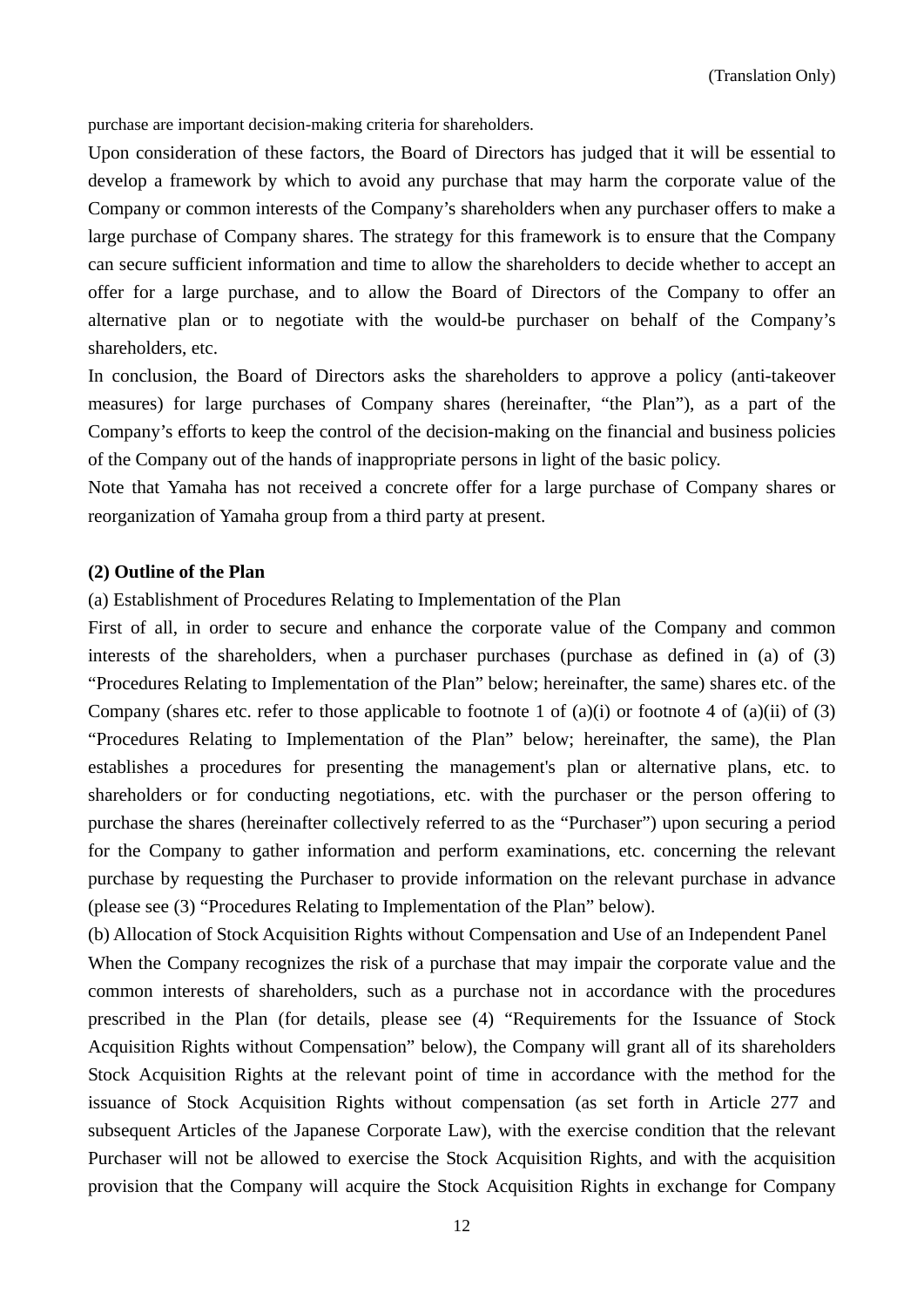shares from persons other than the relevant Purchaser (details will be described in (5) "Overview of the Issue of Stock Acquisition Rights without Compensation" below, the "Stock Acquisition Rights" hereinafter).

For judgment on execution, non-execution, acquisition, etc. of Stock Acquisition Rights, in order to rule out arbitrary judgments by the Board of Directors, the Company has resolved to ensure transparency by entrusting the judgment solely to an independent panel (hereinafter the "Independent Panel") made up of (i) outside directors of the Company, (ii) outside corporate auditors of the Company, and/or (iii) knowledgeable persons outside the Company (corporate managers with proven track records, persons from governmental offices, persons with expert knowledge in the investment banking business, lawyers, certified public accountants, academic experts, etc.), all of whom are to remain independent of the Company in accordance with the Independent Panel Rules (for an outline, please see Exhibit 1), and in the meantime by the timely disclosure of information to shareholders. Mr. Kunio Miura (subject to the approval of Proposal 3 as proposed), Mr. Kunio Ito, and Mr. Haruo Kitamura (the latter two are knowledgeable persons outside the Company) are to assume posts as panel members on the Independent Panel at the initial introduction of the Plan (for the names, career summaries, etc. of the respective members, please see the Exhibit 2).

(c) Exercise of Stock Acquisition Rights and Acquisition of Stock Acquisition Rights by the Company

If Stock Acquisition Rights are issued without compensation in accordance with the Plan and Company shares are granted to shareholders other than the Purchaser through the exercise of the Stock Acquisition Rights or in exchange for the acquisition of Stock Acquisition Rights by the Company, the relevant Purchaser's share of voting rights of the Company shares may be diluted by up to 50%.

## **(3) Procedures Relating to Implementation of the Plan**

(a) Purchases Subject to the Plan

Under the Plan, Stock Acquisition Rights will be issued without compensation in accordance with the procedures prescribed in the Plan when a Purchaser makes a purchase of the type described in (i) or (ii) below or a purchase to which similar acts apply (hereinafter collectively referred to as the "Purchase").

- (i) Concerning shares etc.<sup>1</sup> issued by the Company, any purchase that increases the holding ratio of shares etc.<sup>2</sup> of the holder<sup>3</sup> to 20% or greater,
- (ii) Concerning shares etc.<sup>4</sup> issued by the Company, a tender offer<sup>5</sup> that increases the total sum of

<sup>1</sup> As defined in Paragraph 1, Article 27-23 of the Securities and Exchange Law of Japan; hereinafter the same unless otherwise provided.

 $\bar{2}$ As defined in Paragraph 4, Article 27-23 of the Securities and Exchange Law of Japan; hereinafter the same. 3

Includes holders in accordance with Paragraph 3, Article 27-23 of the Securities and Exchange Law of Japan.

As defined in Paragraph 1, Article 27-2 of the Securities and Exchange Law of Japan; hereinafter the same in (ii) below.

<sup>&</sup>lt;sup>5</sup> As defined in Paragraph 6, Article 27-2 of the Securities and Exchange Law of Japan; hereinafter the same.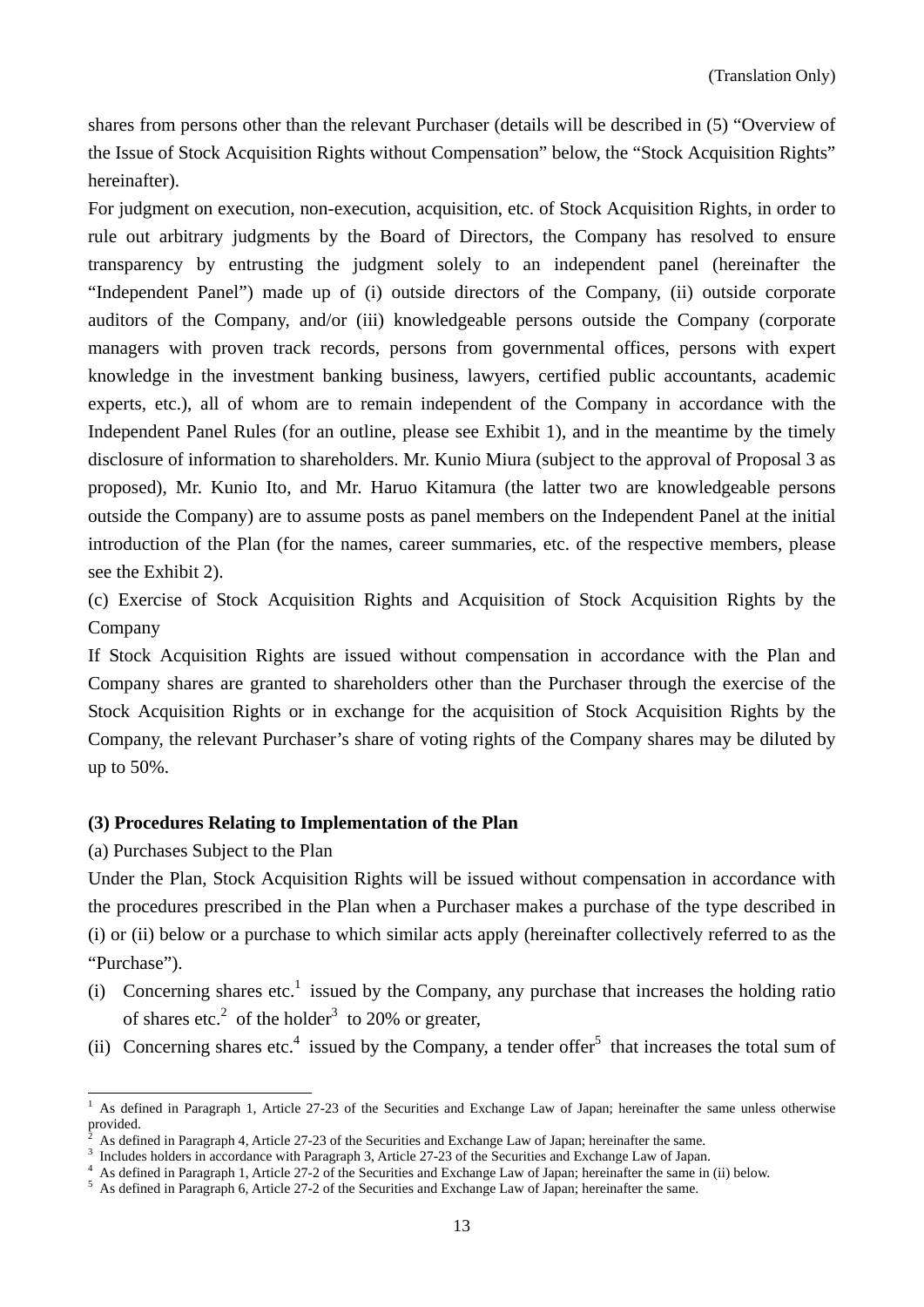the ratio of ownership of shares etc. $<sup>6</sup>$  relating to the tender offer and the ratio of ownership of</sup> the shares etc. of a Special Stakeholder<sup>7</sup> to 20% or greater.

## (b) Request for Provision of Information by the Purchaser

A Purchaser who is to make a Purchase as prescribed in (a) above shall, prior to executing such Purchase, submit to the Company a written statement with all of the information that the Company needs to examine the details of the Purchase, as enumerated in the subsequent respective items (hereinafter "Necessary Information"), and a pledge avowing that the relevant Purchaser will comply with the procedures prescribed in the Plan upon Purchase (hereinafter collectively referred to as the "Purchase Explanation"), prepared in the form prescribed by the Company, unless the Board of Directors otherwise approves.

When the Board of Directors receives the aforementioned Purchase Explanation, it will promptly provide it to the Independent Panel. Then, if the Independent Panel judges that the contents of the description of the relevant Purchase Explanation are not sufficient as Necessary Information, the Independent Panel may itself request the Purchaser to submit additional Necessary Information or make such request via the Board of Directors, setting a reply deadline as necessary. In these instances, the Purchaser must provide the additional Necessary Information by the relevant deadline:

- (i) Details of the Purchaser and the Purchaser's group (including Joint Shareholders $\delta$ , Special Stakeholders, and association members, as well as other constituent members if the said Purchaser is a fund), including the specific names, capital structure, and financial structure
- (ii) The purpose, method, and nature of the Purchase, including the purchase price and form of payment, purchase timing, relevant transaction methods, legality of the proposed purchase method, and the possibility of purchase execution
- (iii) The basis for determination of the purchase price, including the facts and assumptions on which the determinations are based, the calculation methods, the numerical information used to make the determinations, and the estimated contents of synergies arising from the series of transactions involved in the Purchase, and among these, the contents of synergies to be distributed to the minority shareholders
- (iv) corroboration of purchase funding availability, including the specific name of the funding provider (including the material provider), procurement method, and nature of relevant transactions

<sup>6</sup> As defined in Paragraph 8, Article 27-2 of the Securities and Exchange Law of Japan; hereinafter the same. 7

This refers to a "Special Stakeholder" as defined in Paragraph 7, Article 27-2 of the Securities and Exchange Law of Japan (including any person to whom, in the opinion of the Board of Directors, this definition applies); provided, however, any person referred to in Item 1 of the relevant paragraph shall exclude any person prescribed in Paragraph 2, Article 3 of the Cabinet Order Concerning Disclosure of Tender Offer of Shares etc. by Persons Other than Issuer; likewise hereinafter.

<sup>&</sup>lt;sup>8</sup> This refers to a Joint Shareholder as set forth in Paragraph 5, Article 27-23 of the Securities and Exchange Law of Japan, including a person deemed by the Board of Directors to be a Joint Shareholder in accordance with Paragraph 6 of the relevant provisions; the same shall apply hereinafter.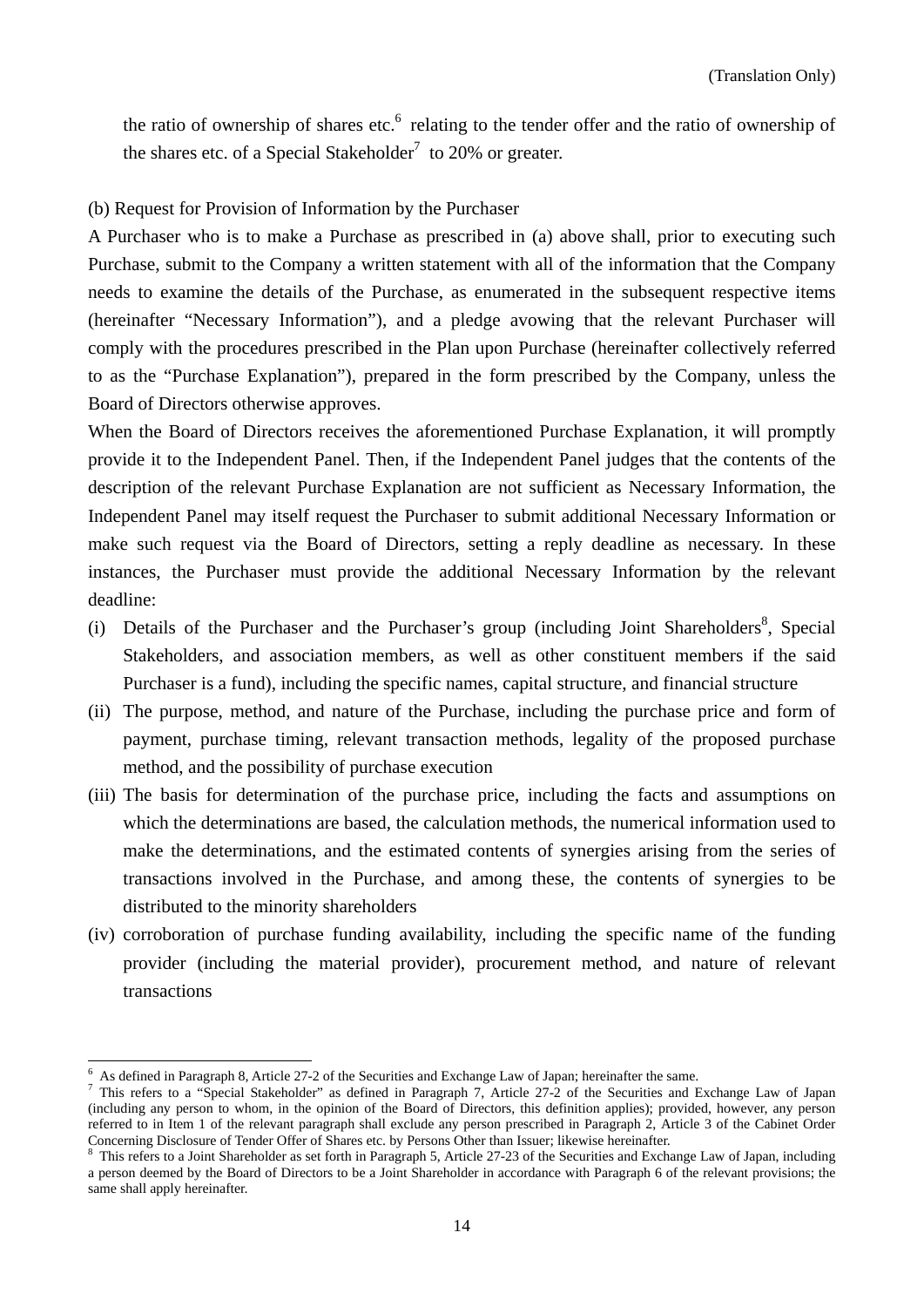- (v) Management policies, business plans, capital policies and dividend policies of the Company following completion of the Purchase
- (vi) Policies pertaining to the treatment of employees, business partners, customers, and other stakeholders of the Company following the Purchase
- (vii) Other information reasonably judged by the Independent Panel to be necessary

When it is recognized that a Purchaser has begun a Purchase without following the procedures prescribed in the Plan, the Independent Panel will in principle recommend to the Board of Directors the implementation of an issuance of Stock Acquisition Rights without compensation as described in (d)(i) below, unless there are special circumstances that necessitate the holding of consultations and negotiations, etc. with the Purchaser on continuing requests for the submission of the Purchase Explanation and Necessary Information.

(c) Examination of the Nature of the Purchase, Negotiations with the Purchaser, and Presentation of an Alternative Plan

(i) Request to the Board of Directors for information provision

 When the Purchaser submits the Purchase Explanation and the additional Necessary Information at the request the Independent Panel (if any), the Independent Panel may also request the Board of Directors to provide an expeditious presentation of an opinion on the nature of the Purchase by the Purchaser (including an opinion to the effect that the opinion is being held back, and hereinafter the same), supporting material for the opinion, an alternative plan (if any), and other information and materials considered to be necessary by the Independent Panel, within a reasonable period determined by the Independent Panel.

(ii) Examination by the Independent Panel

 Should the Independent Panel determine that sufficient information and materials have been provided by the Purchaser and (if the Independent Panel has requested the Board of Directors to present information and materials as (i) above) the Board of Directors, the Independent Panel will then establish an examination period of no longer than 60 days, in principle (however, in accordance with the descriptions in (d)(iii) below, the Independent Panel reserves the right to extend and re-extend the relevant period by adopting resolutions; hereinafter the "Period for the Examination by the Independent Panel").

 The Independent Panel shall, from the viewpoint of securing and enhancing the corporate value of the Company and common interests of the shareholders, examine the nature of the Purchase by the Purchaser, examine the alternative plan prepared by the Board of Directors, and gather information and conduct comparative examinations, etc. with regard to the business plans of the Purchaser and Board of Directors based on the information and materials provided by the Purchaser and Board of Directors, within the Period for the Examination by the Independent Panel. Additionally, when necessary, the Independent Panel will hold consultations and negotiations with the relevant Purchaser through the Board of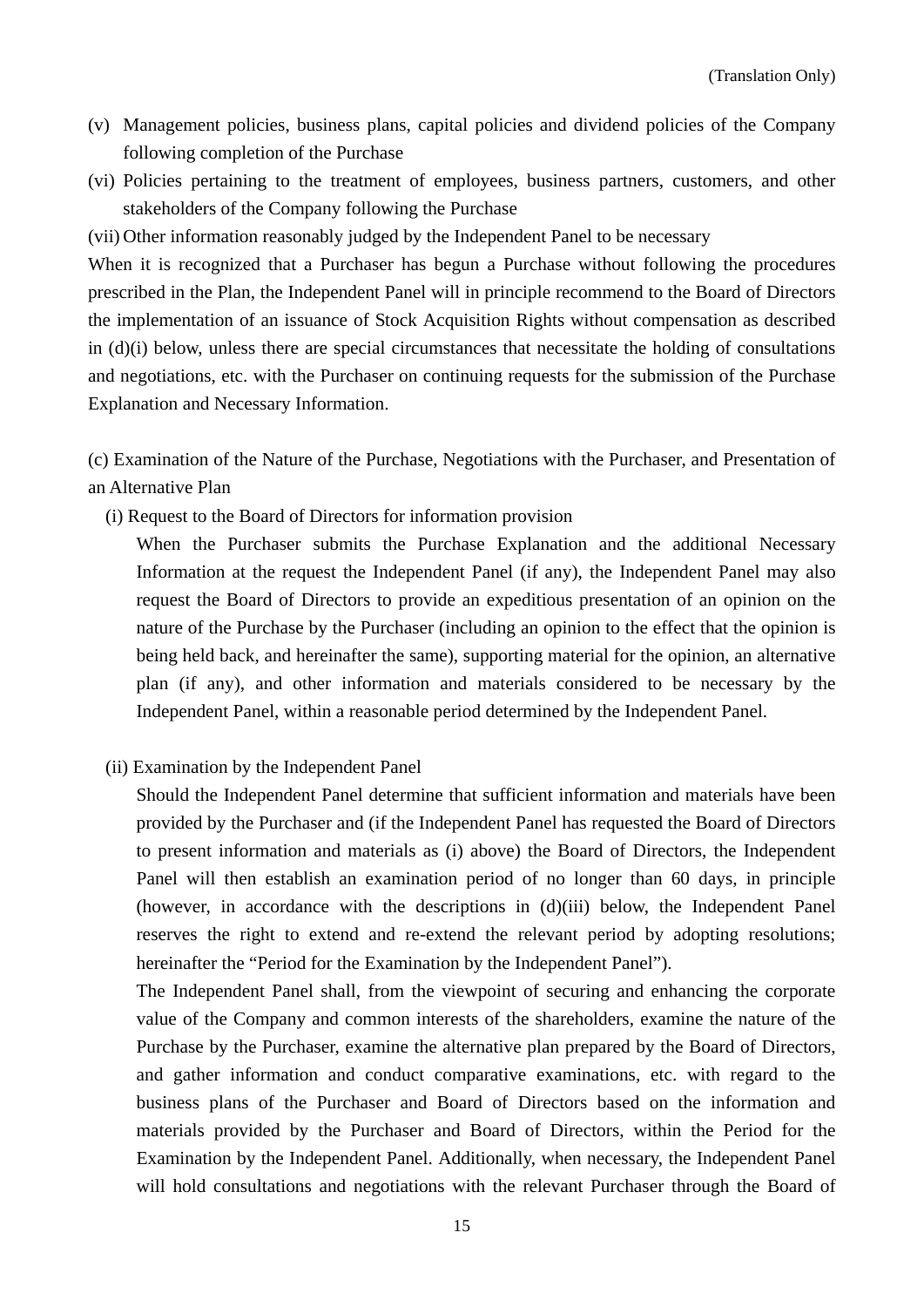Directors in order to improve the nature of the relevant Purchase and thereby secure and enhance the corporate value of the Company and common interests of the shareholders, and thereupon present the alternative plan of the Company to the shareholders.

 When the Independent Panel requests materials for examination, other information, consultations, negotiations, etc., either directly or through the Board of Directors, etc. within the Period for the Examination by the Independent Panel, the Purchaser must respond to this request promptly. Additionally, the Purchaser may not commence the Purchase until the Period for the Examination by the Independent Panel comes to end.

 The Independent Panel may seek advice from independent third parties, including financial advisors, certified public accountants, lawyers, consultants and other experts, at the expense of the Company, to ensure that the judgment by the Independent Panel furthers the corporate value of the Company and common interests of shareholders.

(iii) Information disclosure to shareholders

 When the Independent Panel judges it appropriate, the Independent Panel will disclose to shareholders, either directly or through the Board of Directors, etc., the fact of the submission of the Purchase Explanations, an overview of the Purchase Explanations and Necessary Information, and other matters that the Independent Panel judges proper from among other information.

(d) Judgment method within the Independent Panel

When a Purchaser appears, the Independent Panel shall make recommendations to the Board of Directors according to the following procedures. When the Independent Panel gives a recommendation or adopts a resolution as prescribed in (i) to (iii) below to the Board of Directors, or when the Independent Panel judges it appropriate on other occasions, the Independent Panel will promptly disclose the fact of the relevant recommendation or resolution, an overview of the recommendation or resolution, and other matters judged appropriate by the Independent Panel (if the Independent Panel adopts a resolution for extension or re-extension of the Period for the Examination by the Independent Panel in accordance with (iii) below, this shall include the fact and overview of the reasons for and the period of the extension or re-extension of the period).

(i) When the Independent Panel recommends the implementation of the Plan

When the Purchaser fails to comply with the procedures as set forth in (b) or (c) above, or when the Independent Panel judges, based on its examination of the nature of the Purchase by the Purchaser or its consultations and negotiations with the Purchaser, that any one of the requirements in (4) "Requirements for the Issuance of Stock Acquisition Rights without Compensation" below applies to the Purchase, the Independent Panel will recommend to the Board of Directors implementation of the issuance of Stock Acquisition Rights without compensation regardless of the commencement or completion of the Period for the Examination by the Independent Panel.

 However, if the Independent Panel judges, after it has recommended the implementation of the issuance of Stock Acquisition Rights without compensation, that any one of the following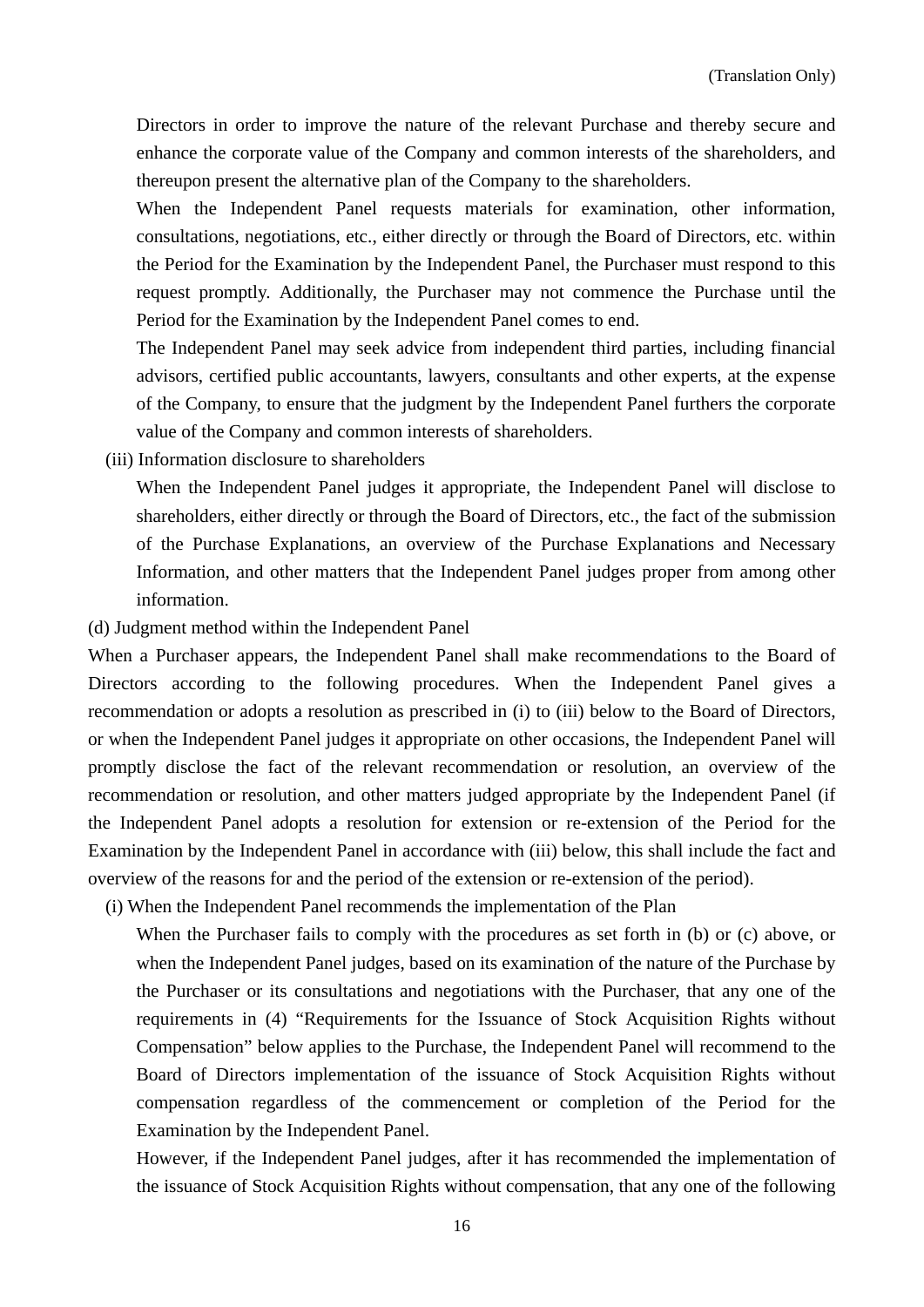events applies, the Independent Panel may make a separate recommendation, including a recommendation for the cancellation of the issuance of Stock Acquisition Rights without compensation up to the effectuation date of the issuance of the Stock Acquisition Rights without compensation or a recommendation for the acquisition of Stock Acquisition Rights without compensation on or after the date of effectuation of the issuance of the Stock Acquisition Rights without compensation and up to the day immediately preceding the first day of the exercise period for the Stock Acquisition Rights, and present such recommendation to the Board of Directors.

- i) When the Purchaser withdraws from the Purchase or in any other case where the Purchase ceases to exist after the relevant recommendation
- ii) When there are changes in the facts preconditioning the judgment of the relevant recommendation and the Purchase by the Purchaser is not applicable to any one of the requirements in (4) "Requirements for the Issuance of Stock Acquisition Rights without Compensation" below,
- (ii) When the Independent Panel recommends that the Plan not be implemented

 When the Independent Panel judges, based on its examination of the nature of the Purchase by the Purchaser or its consultations and negotiations with the Purchaser, that the Purchase by the Purchaser does not fall under any of the requirements in (4) "Requirements for the Issuance of Stock Acquisition Rights without Compensation" below, or, notwithstanding the request by the Independent Panel, when the Board of Directors fails to present an opinion as set forth in (c)(i) above or the information and materials requested by the Independent Panel within the prescribed period, the Independent Panel will recommend that the Board of Directors not implement the issuance of Stock Acquisition Rights without compensation, even if the Period for the Examination by the Independent Panel has come to an end.

 However, if the Independent Panel judges, after it has recommended that the issuance of Stock Acquisition Rights without compensation not be implemented, that any subsequent changes have occurred in the facts that precondition the judgment of the relevant recommendation or that any one of the requirements in (4) "Requirements for the Issuance of Stock Acquisition Rights without Compensation" below applies to the Purchase by the Purchaser, the Independent Panel may make a separate recommendation, including a recommendation for the issuance of Stock Acquisition Rights without compensation, and present this recommendation to the Board of Directors.

(iii) When the Independent Panel extends the Period for the Examination by the Independent Panel

 If the Independent Panel is incapable of giving a recommendation for or against the implementation of the issuance of Stock Acquisition Rights without compensation before the initial Period for the Examination by the Independent Panel comes to an end, the Independent Panel will adopt a resolution for extension of the Period for the Examination by the Independent Panel, within the scope considered necessary for examination of the nature of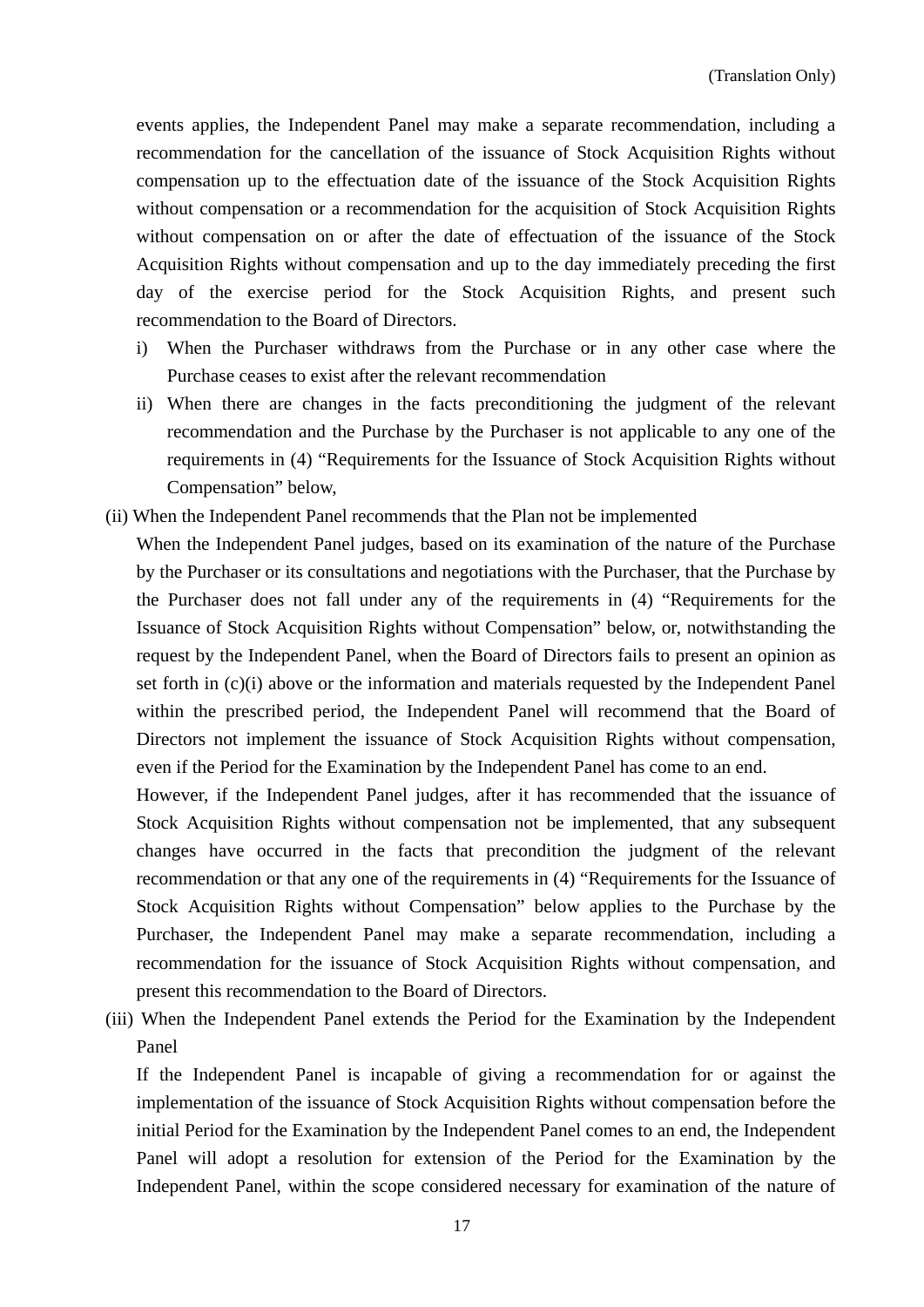the Purchase by the relevant Purchaser or consultations and negotiations with the relevant Purchaser, and examination of an alternative plan, etc. (the same procedures shall apply in case of re-extending the period after the relevant extension of the examination period).

 When the Period for the Examination by the Independent Panel is extended by the resolution for extension above, the Independent Panel will continue to gather information and perform examination, and make its utmost efforts to recommend the implementation or non-implementation of the issuance of Stock Acquisition Rights without compensation or to present an alternative plan within the extended examination period.

#### (e) Resolutions by Board of Directors

When receiving the recommendation above from the Independent Panel, the Board of Directors will honor it to the fullest degree and, as an organ under the Japanese Corporate Law, promptly adopt a resolution with respect to implementation or non-implementation of the issuance of Stock Acquisition Rights without compensation (including the cancellation of the issuance of Stock Acquisition Rights without compensation).

The Board of Directors shall, when adopting the resolution above, promptly disclose information on the overview of the relevant resolution and other matters judged proper by the Board of Directors.

#### **(4) Requirements for the Issuance of Stock Acquisition Rights without Compensation**

The Company is to issue Stock Acquisition Rights without compensation by resolution of the Board of Directors as stated in (e) of (3) Procedures Relating to Implementation of the Plan above if any one of the following items applies to the Purchase by the Purchaser. As stated in (d) of (3) Procedures Relating to Implementation of the Plan above, the applicability of the following requirements must be determined solely based on the judgment of the Independent Panel, and by no other means.

- (a) The Purchaser fails to provide information and secure the Period for the Examination by the Independent Panel as provided in (b) of (3) Procedures relating to Implementation of the Plan above, or fails to comply with other procedures provided in the Plan.
- (b) The Purchase poses a risk of clear infringement of the joint interests of the shareholders and the corporate value of the Company through the actions enumerated in the following or similar actions:
	- (i) a buyout of shares followed by an inducement for the repurchase of the relevant shares by the Company at an inflated price,
	- (ii) management initiatives implemented for the benefit of the Purchaser at the expense the Company, such as the acquisition of material assets of the Company at a low price through a temporary seizure of control over the management of the Company,
	- (iii) misappropriation or disposal of the assets of the Company to repay or to pledge as collateral for the debts of the Purchaser or the group companies of the Purchaser, etc.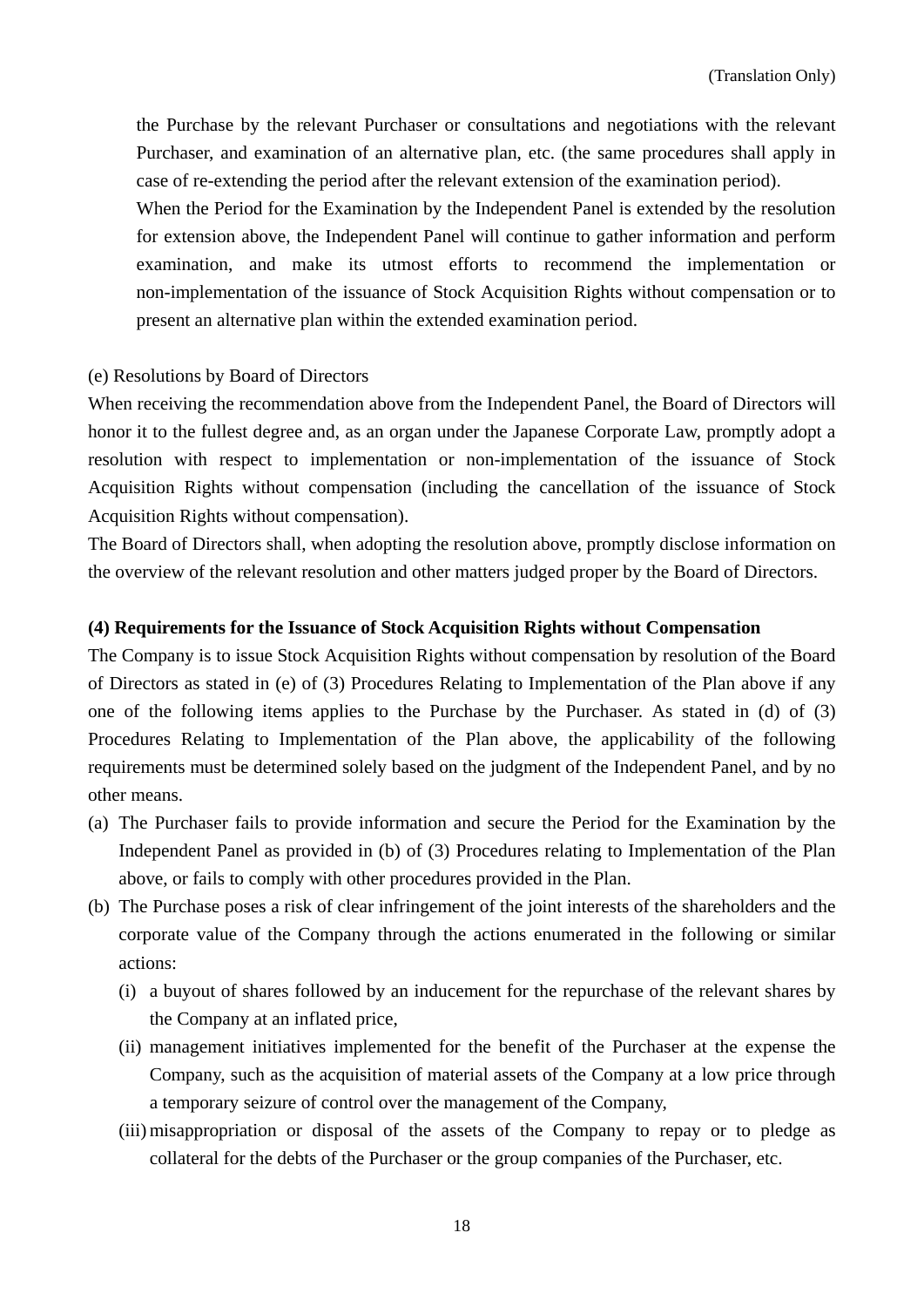- (iv) Upon temporary seizure of control over the management of the Company, the inflation of the Company dividends with the proceeds gained by selling off valuable Company assets not currently in use, or the sale of the Company's shares with the intention of profiting from a rapid increase in the stock price after the stock price has been inflated by temporarily high dividends.
- (c) The Purchaser poses a risk of forcing shareholders to engage in a de facto sale of the shares by means such as a coercive two-stage purchase (to make a stock purchase, such as a tender offer, without soliciting the purchase of all the shares in the first purchase, and setting disadvantageous purchase conditions or deliberately making the conditions unclear for shareholders in the second stage).
- (d) The Purchase is made without granting the period that the Company will reasonably require to prepare and present an alternative plan for the relevant Purchase.
- (e) The Purchase is made without providing the Necessary Information or other sufficient information considered to be reasonably necessary for judging the nature of the Purchase.
- (f) The conditions for the Purchase, including the purchase price, form of payment, purchase timing, legality of the proposed purchase method, the possibility of purchase execution, and the policies pertaining to the treatment of the employees, business partners, customers, and other stakeholders of the Company following the Purchase, are substantially insufficient or inappropriate in consideration of the intrinsic value of the Company.
- (g) The Purchase damages the brand of the Company, damages relationships with the shareholders, employees, business partners, customers, and other persons essential to creating and upholding the corporate value of the Company, and poses a serious risk of harming the joint interests of the shareholders and corporate value of the Company

#### **(5) Overview of the Issuance of Stock Acquisition Rights without Compensation**

Following is an Overview of the issuance of Stock Acquisition Rights without compensation to be implemented in accordance with the Plan (for details of Stock Acquisition Rights, please see Exhibit 3 "GUIDELINES ON THE ISSUANCE OF STOCK ACQUISITION RIGHTS WITHOUT COMPENSATION").

(a) Number of Stock Acquisition Rights to be issued

 The number of Stock Acquisition Rights to be issued will be the final number corresponding to the total number of issued shares of the Company on the issue date (hereinafter the "Issue Date") separately determined by resolution of the Board of Directors on the issuance of Stock Acquisition Rights without compensation (hereinafter, the "Resolution on the Issuance of Stock Acquisition Rights without Compensation") (however, the number of shares of the Company held by the Company at the relevant point of time must be deducted).

(b) Shareholders entitled to receive Stock Acquisition Rights

 One share option will be granted without compensation for each share held by shareholders other than the Company recorded in the register of shareholders or the register of beneficial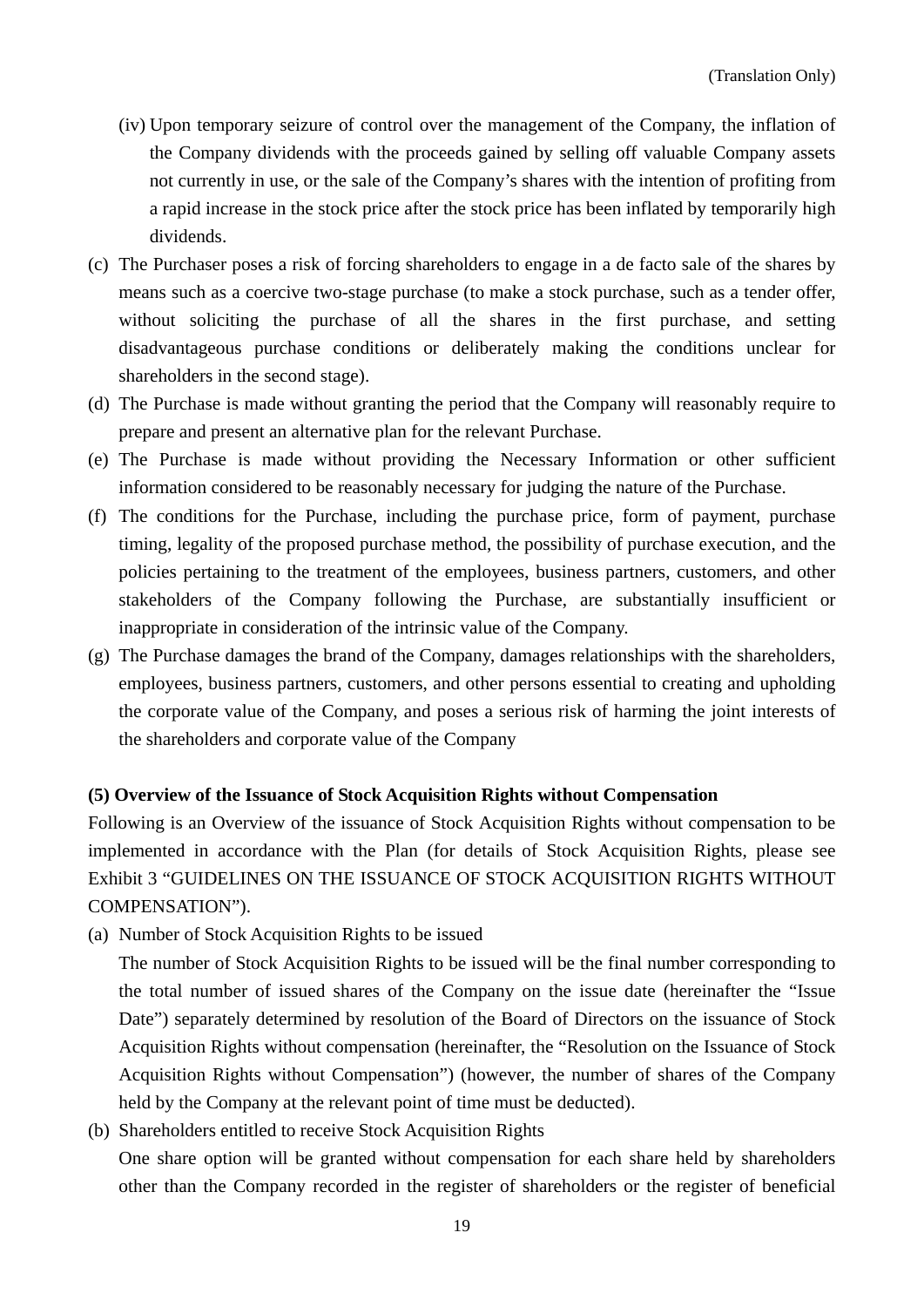shareholders as of the Issue Date.

(c) Date when the issuance of Stock Acquisition Rights takes effect

 The Board of Directors shall separately determine the date on which the issuance of Stock Acquisition Rights takes effect in the Resolution on the Issuance of Stock Acquisition Rights without Compensation.

(d) Class and number of shares to be issued or transferred upon exercise of Stock Acquisition Rights

 The class of shares to be issued or transferred upon exercise of Stock Acquisition Rights shall be ordinary shares, and unless a separate adjustment is made, one share shall be granted for each Stock Acquisition Right exercised (the "Number of Shares Covered by Stock Acquisition Rights").

(e) Amount to be paid upon the exercise of Stock Acquisition Rights

 The consideration of the payment upon the exercise of Stock Acquisition Rights shall be money, and the amount per share of the Company to be paid upon the exercise of Stock Acquisition Rights shall be equal to an amount separately determined by the Board of Directors in the Resolution on the Issuance of Stock Acquisition Rights without Compensation, within the range of ¥1 at minimum to half of the market price of one share of the Company stock at maximum.

(f) Exercise period for the Stock Acquisition Rights

 The exercise period for the Stock Acquisition Rights shall be the period separately determined by the Board of Directors in the Resolution on the Issuance of Stock Acquisition Rights without Compensation within the scope of one to two months, starting from the date on which the issuance of Stock Acquisition Rights takes effect or a date separately determined by the Board of Directors in the Resolution on the Issuance of Stock Acquisition Rights without Compensation. However, if the Company acquires Stock Acquisition Rights in accordance with (i) (ii) below, the exercise period for the Stock Acquisition Rights relating to the relevant acquisition shall be up to the business day immediately preceding the relevant acquisition date. Additionally, if the final day of the exercise period falls on a holiday at the payment handling bank for the payment of moneys paid in upon exercise, the final day shall be the next business day at that place.

(g) Exercise conditions for Stock Acquisition Rights

(i) Specified Large Shareholders<sup>9</sup>, (ii) Specified Joint Shareholders, (iii) Specified Large Purchasers<sup>10</sup>, (iv) Special Stakeholders of the Specified Large Purchasers, or (v) persons who are assigned or succeed Stock Acquisition Rights from persons to which any item from (i) to

<sup>&</sup>lt;sup>9</sup> A "Specified Large Shareholder" means a holder of shares etc. issued by the Company, for whom the ratio of shares etc. held relating to the relevant shares etc. is recognized by the Board of Directors to be 20% or greater.

<sup>&</sup>lt;sup>10</sup> A "Specified Large Purchaser" means a person who has publicly disclosed his/her plan to make a purchase (as defined in Paragraph 1 of Article 27-2 of the Securities and Exchange Law of Japan; hereinafter the same in (iii)) by a tender offer of shares etc. (as defined in Paragraph 1 of Article 27-2 of said Law; likewise hereinafter in (iii)) of the Company issued by the Company, when, after the relevant purchase, the Board of Directors of the Company has recognized that the total sum of the ratio of ownership of shares etc. relating to the possession (including the case to be similar to the case as provided in Paragraph 1 of Article 7 of the Enforcement Order of the Securities and Exchange Law of Japan) of the relevant person and the ratio of ownership of shares etc. of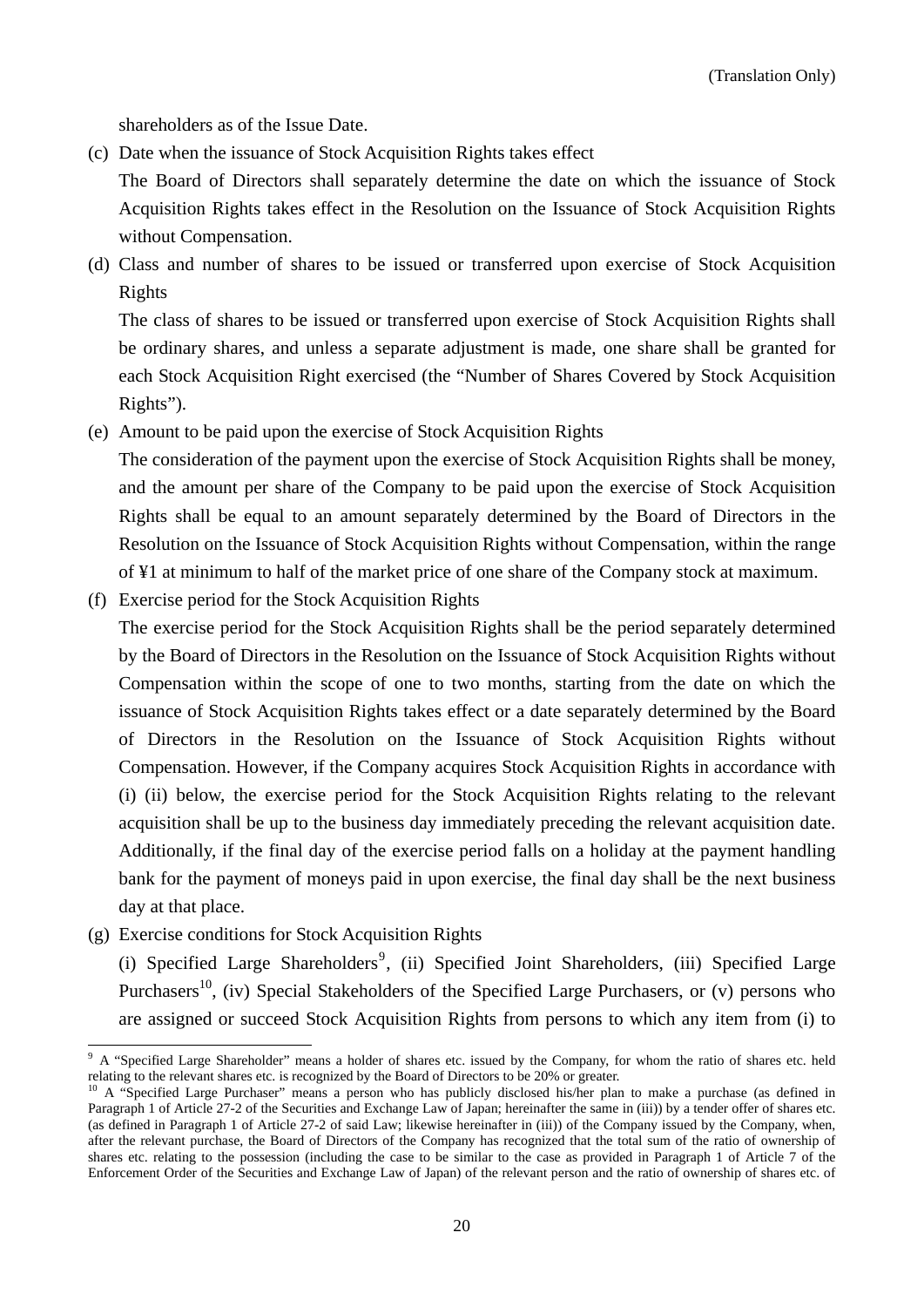(iv) above applies without obtaining approval by the Board of Directors, or (vi) related parties to a person<sup>11</sup> stated in (i) to (v) above (hereinafter persons to which any item from (i) to (vi) apply shall be collectively referred to as the "Specified Purchaser") may not in principle exercise the Stock Acquisition Rights. Additionally, non-residents of Japan for whom prescribed procedures are necessary upon the exercise of the Stock Acquisition Rights under the applicable laws of the foreign country may not exercise the Stock Acquisition Rights, either (however, certain persons among non-residents, such as persons who can utilize the application exclusion provisions under the applicable laws of the relevant foreign country, can exercise Stock Acquisition Rights, and the Stock Acquisition Rights of non-residents may be subject to acquisition by the Company in consideration of the stock of the Company as stated in (i) below. For details, please see Exhibit 3 "GUIDELINES ON THE ISSUANCE OF STOCK ACQUISITION RIGHTS WITHOUT COMPENSATION").

(h) Transfer of Stock Acquisition Rights

Stock Acquisition Rights may only be transferred with the approval of the Board of Directors.

- (i) Acquisition of Stock Acquisition Rights by the Company
	- (i) The Company may, at any time until the day preceding the first day of the exercise period for Stock Acquisition Rights, acquire all Stock Acquisition Rights without compensation, as of a day separately determined by the Board of Directors, when the Board of Directors judges it appropriate for the Company to acquire Stock Acquisition Rights.
	- (ii) The Company may acquire, as of a day separately determined by the Board of Directors, all Stock Acquisition Rights that remain unexercised by the business day preceding the relevant date, from among the Stock Acquisition Rights held by persons other than Specified Purchaser, and in exchange may grant the stock of the Company in the Number of Shares Covered by Stock Acquisition Right per Stock Acquisition Right. The Company may acquire such Stock Acquisition Rights multiple times.

For definitions of the terms used in the above and specifics, please see Exhibit 3 "GUIDELINES ON THE ISSUANCE OF STOCK ACQUISITION RIGHTS WITHOUT COMPENSATION."

#### **(6) Effective Period of the Plan**

The Plan shall remain in effect until the first meeting of the Board of Directors subsequent to the Ordinary General Meeting of Shareholders to be held in 2010. If Stock Acquisition Rights without compensation are issued in accordance with the Plan, a resolution shall be adopted at a meeting of the Board of Directors within the period.

Special Stakeholders with the relevant person is 20% or greater.

A "related party" of a person refers to a person recognized by the Board of Directors to be a person who has substantial control over the relevant person, who is substantially controlled by the relevant person, or who is under the same control as the relevant person, or a person recognized by the Board of Directors to be a person who acts in collaboration with the relevant person. "Control" refers to "cases of control over decision-making on the financial and business policies" of other companies, etc. (as defined in Paragraph 3 of Article 3 of the Enforcement Regulations of the Corporate Law of Japan).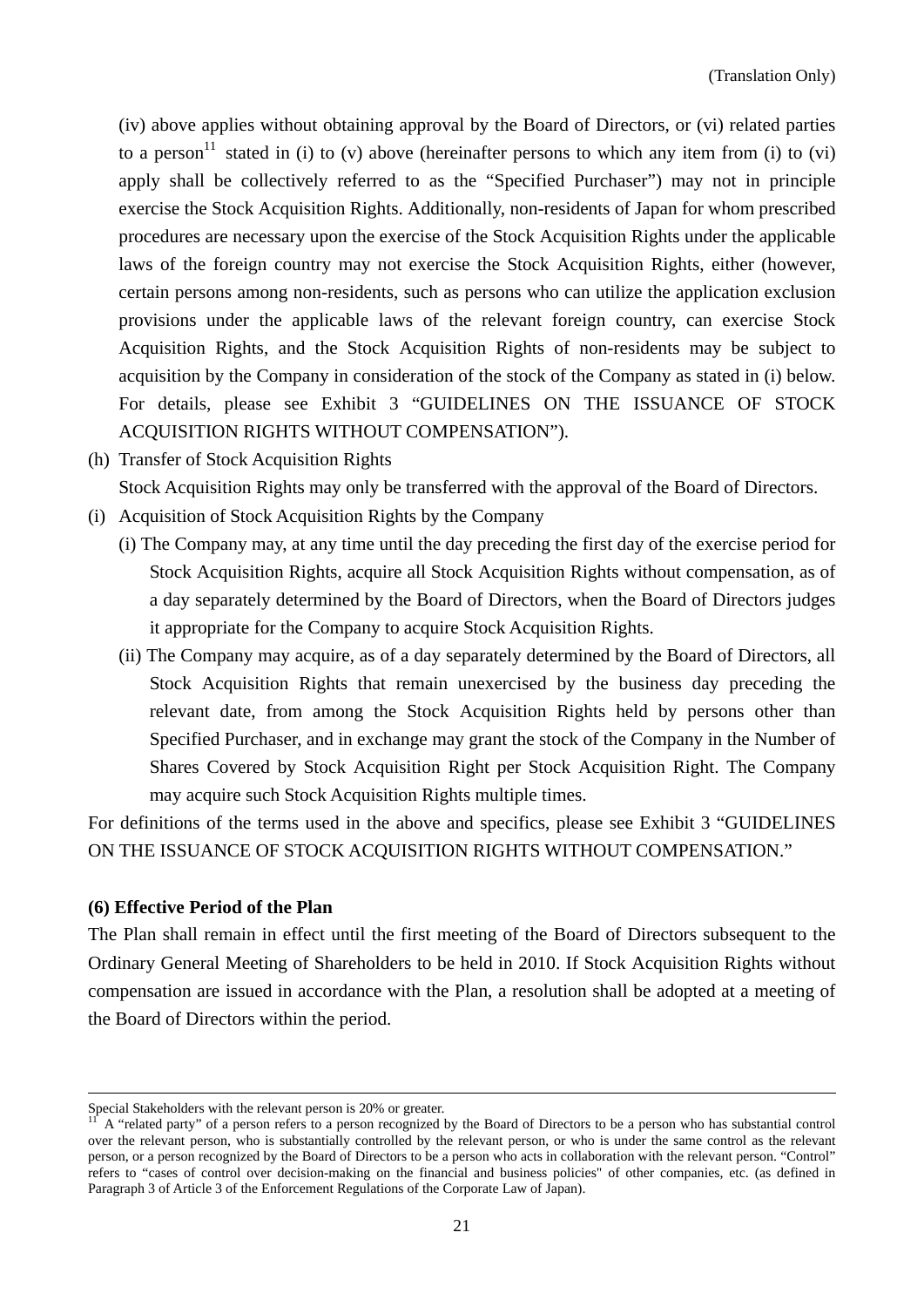#### **(7) Repeal, Revision and Amendment of the Plan**

If, at any time from the introduction of the Plan up to the scheduled expiration of the relevant period, the repeal of the Plan is adopted by a resolution of either (i) the general shareholders meeting of the Company or (ii) a Board of Directors made up of directors elected at the general shareholders meeting of the Company, the Plan shall be repealed at the relevant point. Accordingly, the Plan may be repealed in accordance with the will of shareholders. Moreover, the Board of Directors may revise or amend the Plan with approval of the Independent Panel even during the effective period of the Plan, within a scope that does not oppose the purport of the resolution of the general shareholders meeting relating to the approval of the introduction of the Plan.

If the Plan is repealed, revised, or amended, the Company will promptly disclose the fact of the relevant repeal, revision, or amendment and (in the case of a revision or amendment) disclose the contents of the revision or amendment and other matters judged appropriate by the Board of Directors or the Independent Panel.

Please note that the provisions of laws and ordinances cited in the Plan are the provisions in effect as of April 27, 2007. When necessary upon the establishment of new laws and ordinances or the revision of existing laws and ordinances on and after that day, the provisions or meanings of terms, etc. in the Plan may be changed and read within a reasonable scope upon taking into consideration the purports of the relevant new enactment or revision and repeal by the Board of Directors.

**4. The facts that the Plan is based on the Basic Policy, that the Plan does not Harm the Common Interests of the Shareholders of the Company, and that the Plan is not effected for the Purpose of Maintaining the Status of the Executives of the Company, and the Grounds for those facts.** 

**(1) The Requirements for the Guidelines with Regard to the Anti-takeover Measures are Completely Satisfied.** 

The Plan completely satisfies the three principles stipulated in "Guidelines Concerning Anti-Takeover Measures for Securing and Enhancing Corporate Value and the Common Interests of Shareholders" announced by the Ministry of Economy, Trade and Industry and Ministry of Justice on May 27, 2005 (e.g., the principle of securing and enhancing corporate value and common interests of shareholders, the principle of prior disclosure and reflection of the will of shareholders, and the principle of necessity and proportionality).

# **(2) The Plan has been Introduced in Order to Secure and Enhance the Common Interests of Shareholders.**

As stated in 3.(1) "Purpose of Introduction of the Plan" above, the Plan is introduced in order to secure and enhance the corporate value of the Company and common interests of the shareholders by securing sufficient information and time to enable the shareholders to judge whether to accept the offer for the relevant Purchase, to allow the Board of Directors of the Company to offer an alternative plan, or to enable the Board of Directors to negotiate with the Purchaser on behalf of the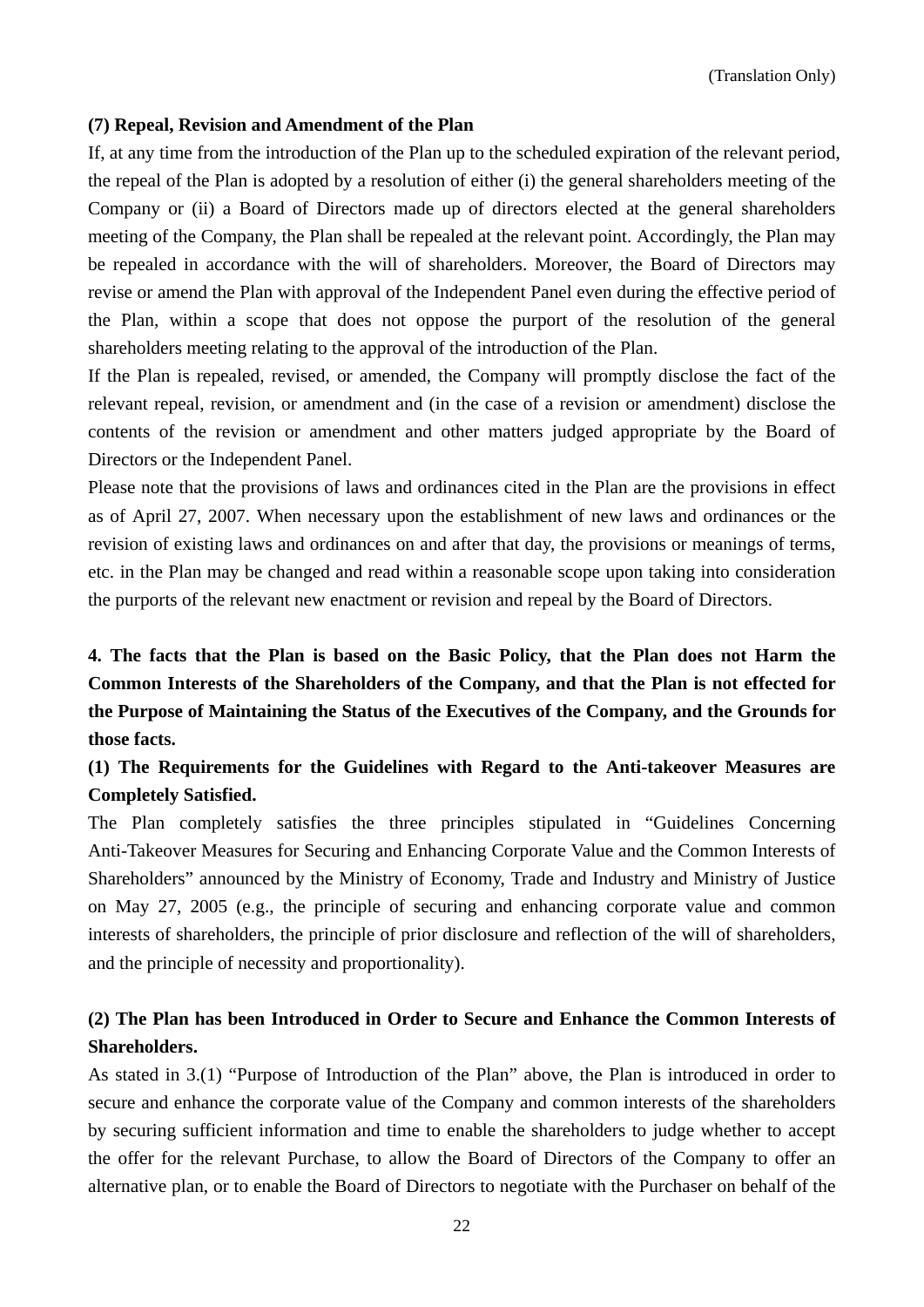shareholders, etc. when a Purchaser makes an offer to purchase the Company shares.

#### **(3) The Plan Shall Reflect the Will of the Shareholders.**

As stated in 3.(1) the "Purpose of introduction of the Plan" above, the Plan is introduced subject to a resolution for approval of the Plan at the Ordinary General Shareholders Meeting. Moreover, as stated in 3.(7) "Repeal, Revision, and Amendment of the Plan" above, if a resolution for the repeal of the Plan is adopted at the ordinary general shareholders meeting before the expiration of the effective period of the Plan, the Plan shall be repealed at the relevant point of time, and in that sense, the will of the shareholders will be reflected in the repeal or existence of the Plan.

## **(4) The Judgment of Highly Independent Outsiders will be Emphasized and Information will be Disclosed.**

The Company establishes the Independent Panel as an organ to perform objective and substantial judgment on the implementation of the Plan for shareholders and rules out arbitrary judgments by the Board of Directors upon the introduction of the Plan.

The Independent Panel will be made up of three or more panel members independent from the management of the Company, from amongst: (i) outside directors of the Company, (ii) outside corporate auditors of the Company, or (iii) knowledgeable persons outside the company (as stated in 3.(2) "Overview of the Plan" (b) above, Mr. Kunio Miura (subject to the approval of Proposal 3 as proposed), Mr.Kunio Ito, and Mr. Haruo Kitamura will be the members of the Independent Panel at the introduction of the Plan).

When Company shares are purchased, as stated in 3.(3) "Procedures Relating to Implementation of the Plan" above, the Independent Panel will judge whether the relevant Purchase will harm the corporate value of the Company or common interests of the shareholders in accordance with the Independent Panel Rules, and the Board of Directors will honor this judgment to the fullest degree and adopt a resolution as an organ under the Japanese Corporate Law.

As stated here, the Independent Panel exercises strict supervision to ensure that the Board of Directors will not implement the Plan arbitrarily, and an overview of the judgment by the Panel is disclosed to shareholders. Thus, a scheme for the transparent operation of the Plan as appropriate to the corporate value of the Company and common interests of shareholders is secured.

#### **(5) Reasonable Objective Requirements for Implementation of the Plan are Established.**

As stated in (d) of 3.(3) "Procedures Relating to Implementation of the Plan" (d) above and 3.(4) "Requirements for the Issuance of Stock Acquisition Rights without Compensation" above, the Plan is established in a manner that ensures it will not be implemented unless reasonable and detailed objective requirements determined in advance are satisfied. Thus, a scheme for preventing the arbitrary implementation of the Plan by the Board of Directors is secured.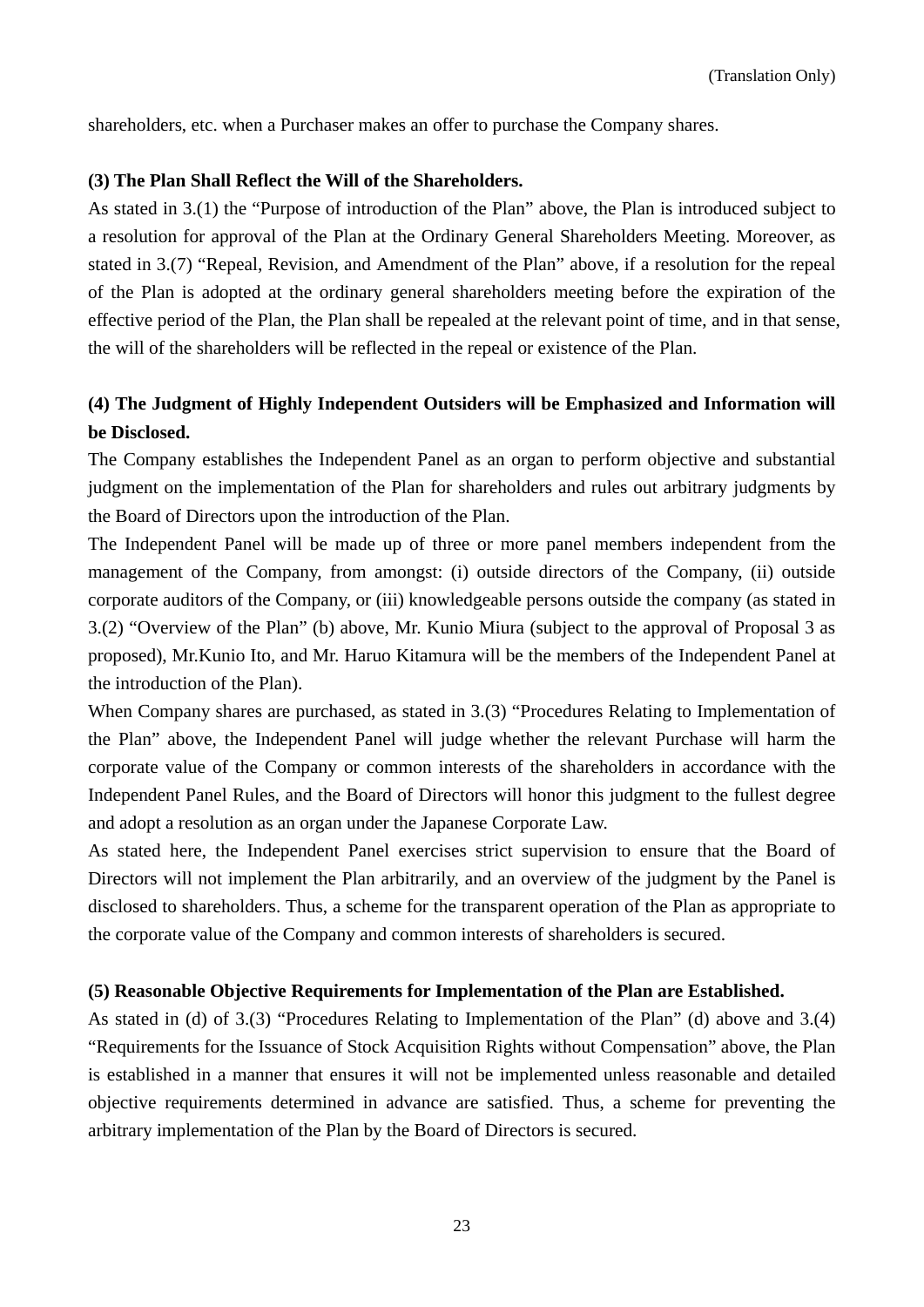## **(6) Opinions from Third Party Experts are Acquired.**

As stated in (c) of 3.(3) "Procedures Relating to Implementation of the Plan" (c) above, when a Purchaser appears, the Independent Panel may seek advice from independent third parties, including financial advisors, certified public accountants, lawyers, consultants and other experts, at the expense of the Company. In so doing, the fairness and objectiveness of the judgments by the Independent Panel will be even further enhanced.

## **(7) The Term of Office of Directors of the Company is One Year.**

The term of office of Directors of Yamaha is one year. Therefore, it is possible to reflect the will of shareholders in the Plan through the yearly election of directors.

# **(8) The Plan is Not a Dead-hand Type Defensive Measure or a Slow-hand Type Defensive Measure.**

As stated in 3.(7) "Repeal, Revision, and Amendment of the Plan," the Plan can be repealed by a Board of Directors made up of directors elected at the ordinary general shareholders meeting of the Company. Thus, it is possible for a person who purchases a large amount of shares etc. of the Company to appoint directors at the Ordinary General Shareholders Meeting and then to repeal the Plan via a board of directors made up of such directors.

Therefore, the Plan is not a dead-hand type defensive measure (a defensive measure whose implementation cannot be avoided even after a majority of the constituent members of the Board of Directors are replaced).

Moreover, as Yamaha has not adopted a system of staggered terms of office, the Plan is not a slow-hand type defensive measure (a defensive measure whose implementation cannot be avoided until sufficient time has elapsed, as it is impossible to replace the constituent members of the Board of Directors in one round).

#### **5. Impact on Shareholders**

#### **(1) Impact on Shareholders When the Plan is Introduced**

When the Plan is introduced, the issuance of Stock Acquisition Rights without compensation itself is not implemented, so there is no direct specific impact on the rights and interests of shareholders and investors.

# **(2) Impact on Shareholders by the Issuance of Stock Acquisition Rights without Compensation**

(a) Procedures for the issuance of Stock Acquisition Rights without compensation and transfer procedures

When a Resolution on the Issuance of Stock Acquisition Rights without Compensation is adopted at the Board of Directors meeting, the Company will determine the issue date at the relevant resolution and give public notice. In this instance, one Stock Acquisition Right will be granted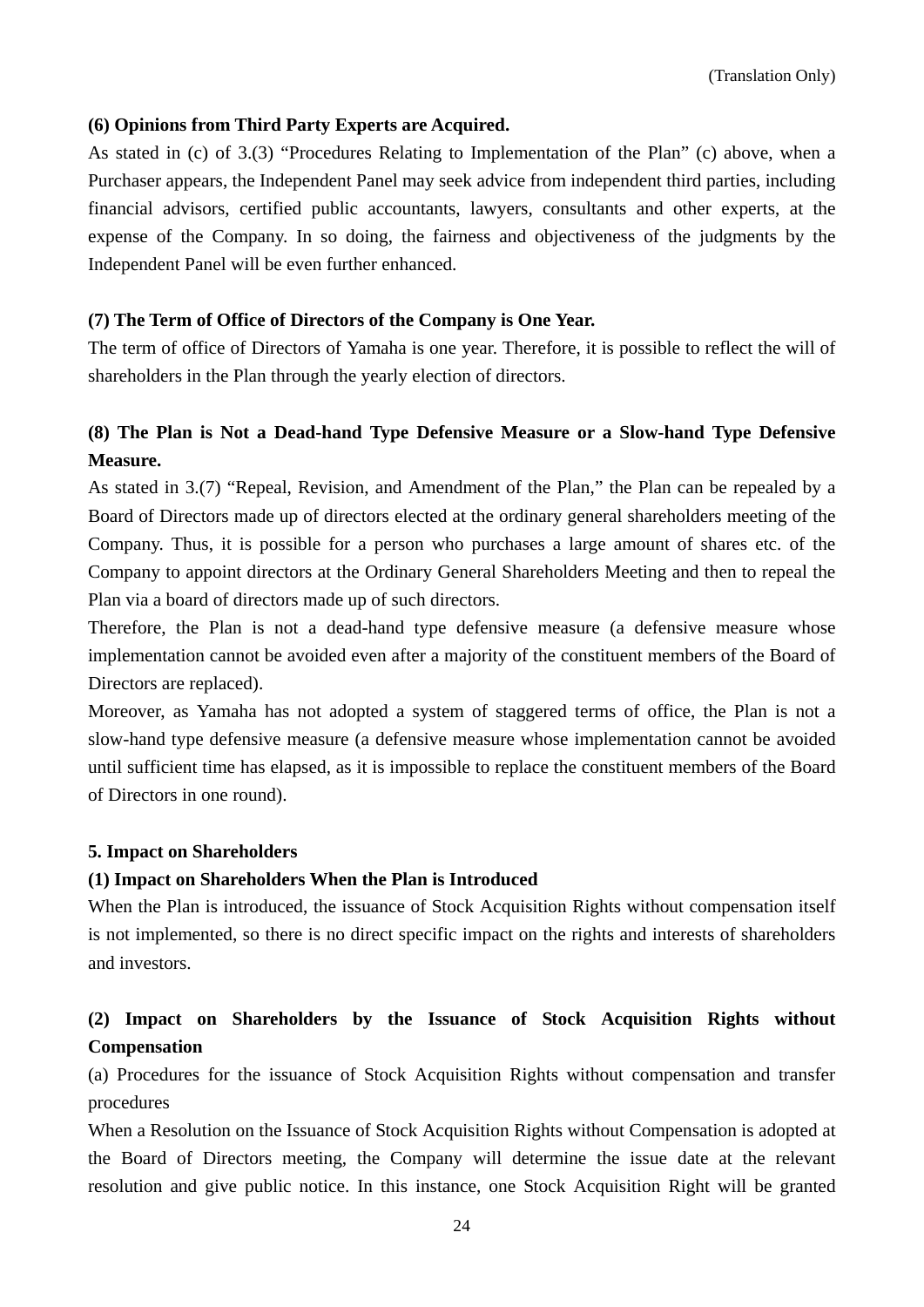without compensation for each share held by shareholders recorded in the final register of shareholders or the register of beneficial shareholders as of the Issue Date (hereinafter "shareholders entitled to receive Stock Acquisition Rights"). Accordingly, shareholders must complete registration transfer procedures promptly by the Issue Date (share certificates deposited in the Japan Securities Depository Center do not need to be transferred). Shareholders entitled to receive Stock Acquisition Rights will automatically be Stock Acquisition Rights holders relevant to the Stock Acquisition Rights on the date when the issuance of the relevant Stock Acquisition Rights takes effect, so application procedures, etc. are unnecessary.

Even after the Resolution on the Issuance of Stock Acquisition Rights without Compensation is once adopted, the Company may, upon deferring to the recommendation by the Independent Panel described in (d) (i) of 3.(3) "Procedures Relating to Implementation of the Plan" above to the fullest degree, cancel the issuance of Stock Acquisition Rights without compensation by the date when the issuance of Stock Acquisition Rights takes effect, or acquire the Stock Acquisition Rights without compensation from the date when the issuance of Stock Acquisition Rights takes effect by the day preceding the first day of the exercise period for the Stock Acquisition Rights. Because the value per share is not diluted under these circumstances, those shareholders or investors who have sold the shares in anticipation of a dilution of the value per share may incur reasonable losses due to changes of the stock price.

(b) Procedures for the Exercise of Stock Acquisition Rights

The Company will in principle send to shareholders entitled to receive Stock Acquisition Rights the Stock Acquisition Right Exercise Application (including necessary matters such as the class and number of Stock Acquisition Rights to be exercised, the date of exercise of the Stock Acquisition Rights, matters for representations and warranties by shareholders themselves on the satisfaction of the exercise conditions of the Stock Acquisition Rights, etc., and indemnification provisions and other pledges, in the form prescribed by the Company) and other necessary documents for the exercise of Stock Acquisition Rights. After the issuance of Stock Acquisition Rights without compensation, shareholders will submit the necessary documents within the exercise period for the Stock Acquisition Rights and pay to the payment handling bank the exercise price determined by the Board of Directors in the Resolution on the Issuance of Stock Acquisition Rights without Compensation within the scope of ¥1.00 at minimum to half of the market price of one share of stock of the Company at maximum, whereupon one share of stock of the Company will be issued per Stock Acquisition Right, in principle.

Should a shareholder fail to exercise the Stock Acquisition Rights and pay moneys equivalent to the exercise price, the Company shares held by the shareholder will be diluted by the exercise of Stock Acquisition Rights by other shareholders.

However, the Company may acquire Stock Acquisition Rights from shareholders other than the Specified Purchaser in accordance with (c) below and then issue shares in exchange. If the Company conducts such acquisition procedures, shareholders other than the Specified Purchaser will receive shares without exercising Stock Acquisition Rights or paying moneys equivalent to the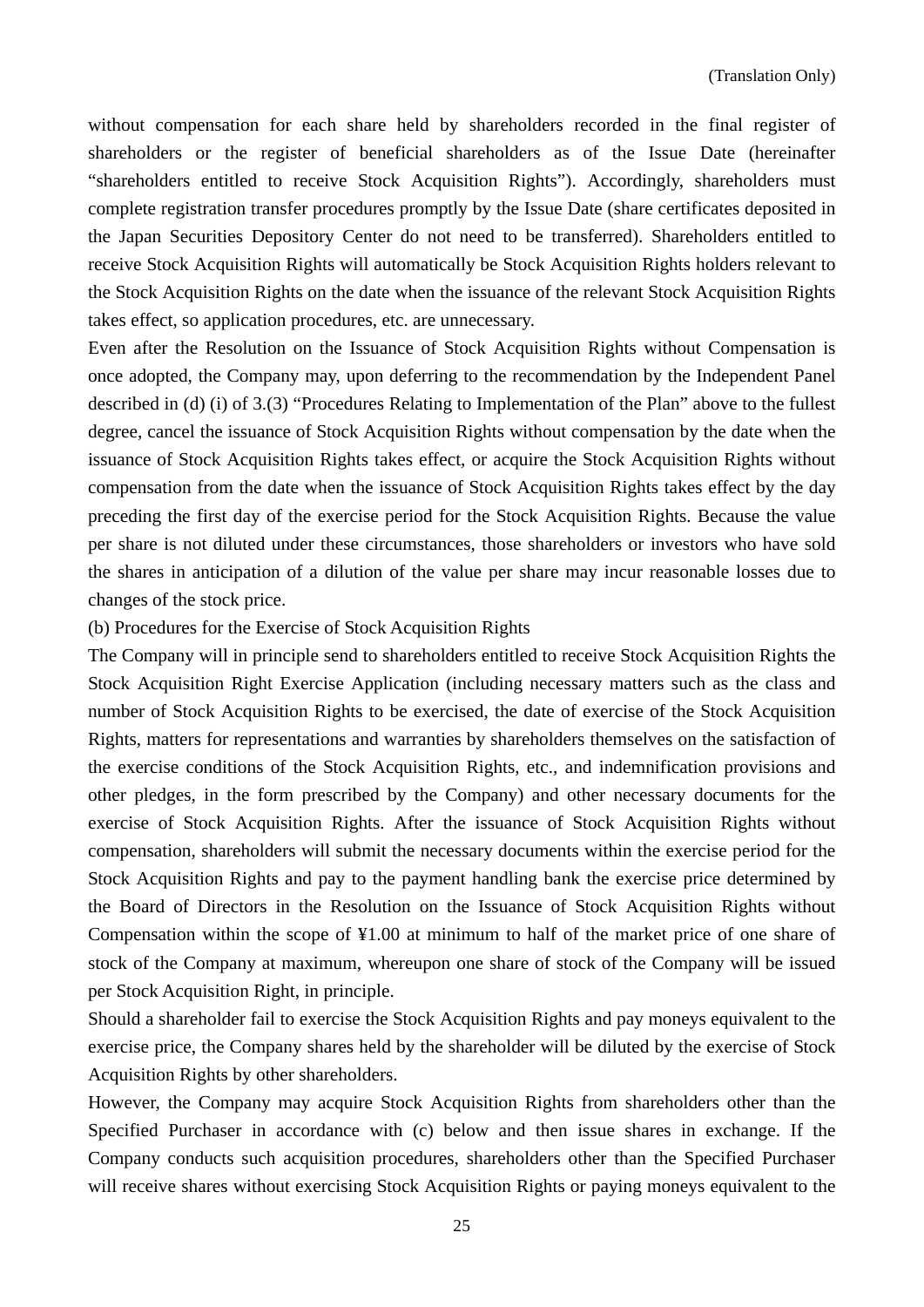exercise price, and the Company shares held will not be diluted in principle.

(c) Procedures for the acquisition of Stock Acquisition Rights by the Company

When the Board of Directors resolves to acquire Stock Acquisition Rights, the Company may acquire Stock Acquisition Rights from shareholders other than the Specified Purchaser and then grant Company shares to the relevant shareholders in exchange on the date separately determined by the Board of Directors in accordance with legal procedures. In this instance, the relevant shareholders will receive one share of stock of the Company per Stock Acquisition Right in principle without paying moneys equivalent to the exercise price, in consideration of acquisition by the Company of Stock Acquisition Rights. In this instance, the Company may request the relevant shareholders to submit Pledges in the form prescribed by the Company, including matters for representations and warranties by shareholders that they themselves are not the Specified Purchaser, etc., indemnification provisions, and other pledges, separately.

In addition to the above, the Company will publicly announce or notify shareholders of the details of the method for issuance, exercise, and acquisition of Stock Acquisition Rights by the Company once the Resolution on the Issuance of Stock Acquisition Rights without Compensation is adopted. You are therefore requested to confirm the relevant contents.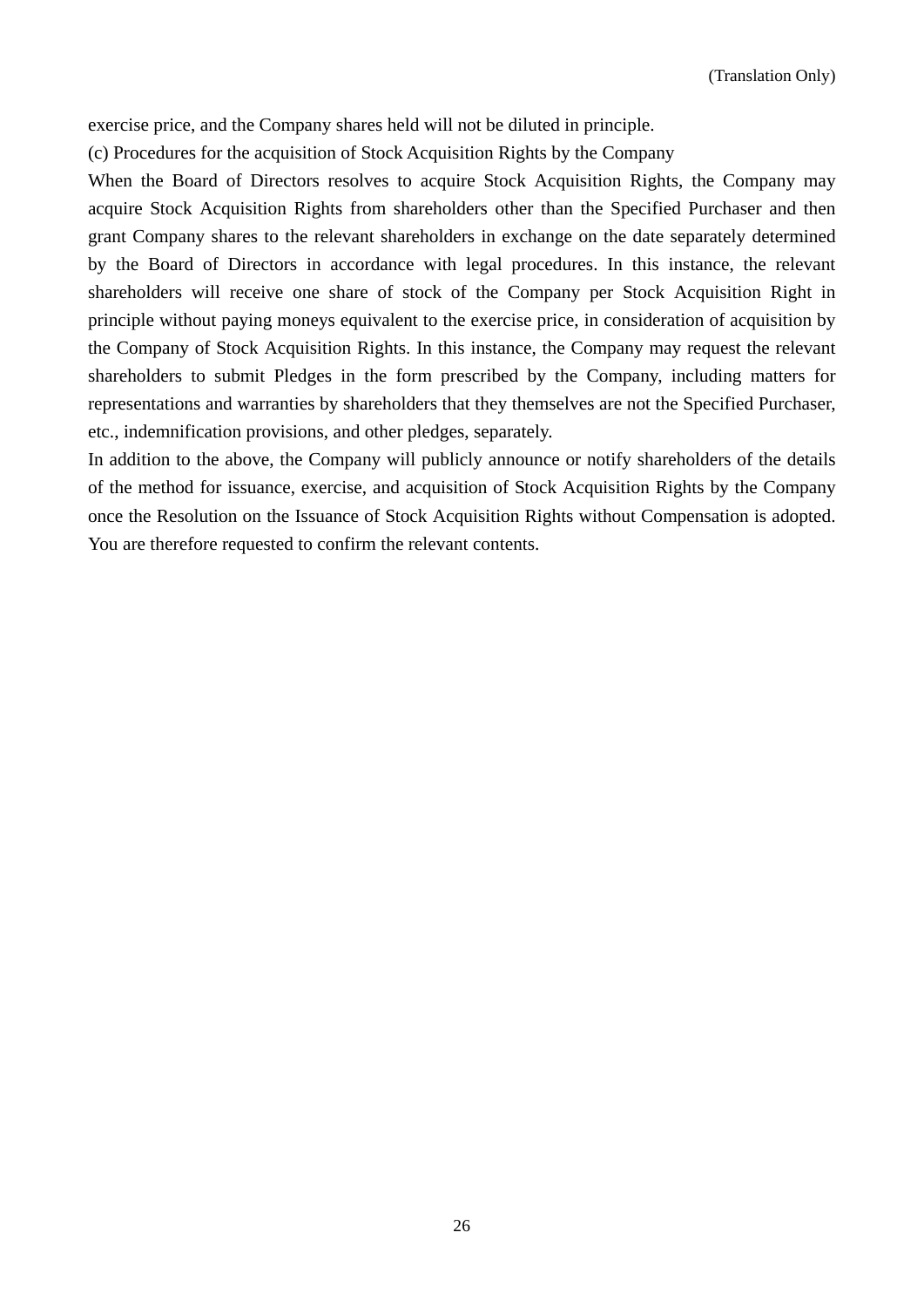#### EXHIBIT 1

#### Overview of Independent Panel Rules

- The Independent Panel is established by resolution of the Board of Directors.
- The number of panel members of the Independent Panel shall be three (3) or greater, and they shall be elected by the Board of Directors from among (i) outside directors of the Company, (ii) outside corporate auditors of the Company, and/or (iii) knowledgeable persons outside the company.

 However, knowledgeable persons outside the company must be either corporate managers with proven track records, persons from governmental offices, persons with expert knowledge in the investment banking business, lawyers, certified public accountants, academic experts, or other similar persons, and must execute agreements with due diligence obligation provisions with the Company, as designated by the Company.

- The terms of office of the panel members of the Independent Panel assuming their respective posts at the initial introduction of the Plan shall expire at the close of the first meeting of the Board of Directors subsequent to the Ordinary General Meeting of Shareholders to be held in 2010, unless otherwise determined by resolution by the Board of Directors. Additionally, when a panel member who also acts as an outside director or outside corporate auditor ceases to be a director or corporate auditor of the Company (except for cases where he/she is reappointed), his/her term of office as a member of the Independent Panel shall also end.
- The Independent Panel determines matters enumerated in the subsequent respective items and recommends to the Board of Directors the contents of determinations with reasoning. The Board of Directors will honor the recommendations by the Independent Panel to the fullest degree and, as an organ under the Japanese Corporate Law, adopt resolutions with respect to implementation or non-implementation of issuance of Stock Acquisition Rights without compensation. Each member of the Independent Panel and each Director of the Company must determine such matters from the viewpoint of whether such matters will contribute to the interests of the Company, and must not pursue self interest or the interest of the management of the Company.
	- (i) whether to issue Stock Acquisition Rights without compensation,
	- (ii) cancellation of issuance of Stock Acquisition Rights without compensation or acquisition of Stock Acquisition Rights without compensation
	- (iii) other matters to be judged by the Board of Directors and subject to consultation with the Independent Panel by the Board of Directors.
- In addition to the above, the Independent Panel performs the matters enumerated in the subsequent respective items:
	- (i) Judgment on whether the relevant Purchase is to be targeted for implementation of the Plan,
	- (ii) determination of the information to be provided to the Independent Panel by the Purchaser and Board of Directors, and the reply deadline,
	- (iii) establishment and extension of the Period for the Examination by the Independent Panel,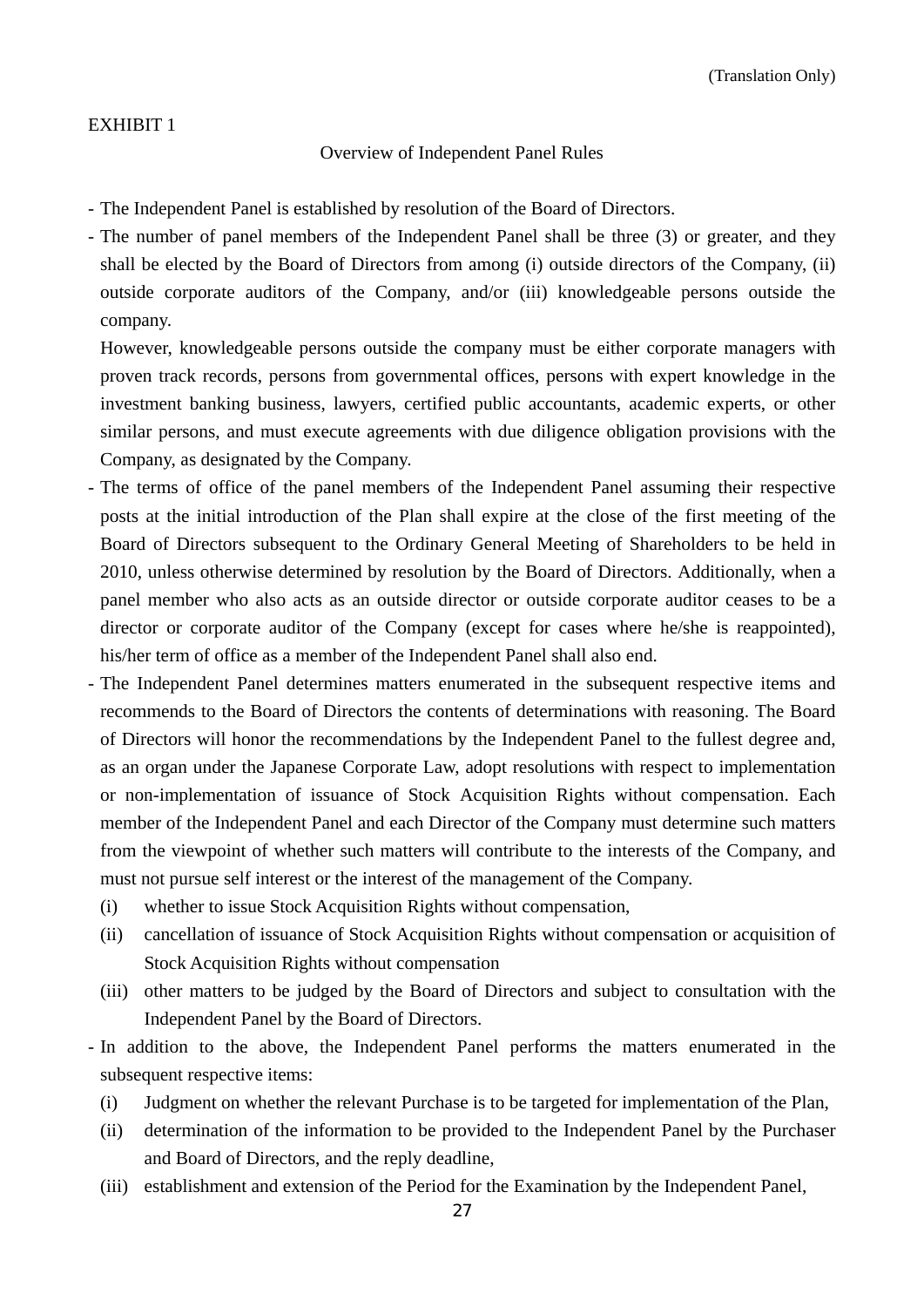- (iv) detailed verification and examination of the nature of the Purchase by the Purchaser,
- (v) negotiations and consultations with the Purchaser via the Board of Directors,
- (vi) request for the submission of an alternative plan, and examination and presentation of the alternative plan,
- (vii) approval relating to the revision or amendment of the Plan,
- (viii) other matters determined in the Plan to be performable by the Independent Panel,
- (ix) other matters separately determined by the Board of Directors to be performable by the Independent Panel
- The Independent Panel shall, if the descriptions of the Purchase Explanation are not sufficient as Necessary Information, request the Purchaser to additionally submit Necessary Information. Moreover, if the Purchaser submits a Purchase Explanation and additional Necessary Information at the request to the Independent Panel, the Independent Panel may also request to the Board of Directors to present its opinion on the nature of the Purchase by the Purchaser, with supporting materials for the opinion, as well as an alternative plan (if any) and other information and materials considered to be necessary by the Independent Panel, within a prescribed reasonable period.
- The Independent Panel will, if necessary, hold consultations and negotiations with the Purchaser through the Board of Directors in order to improve the nature of the relevant Purchase from the viewpoint to secure and enhance the corporate value of the Company and common interests of the shareholders, and provide the shareholders with the alternative plan.
- The Independent Panel may request the attendance of directors, corporate auditors, executive officers, employees, and other persons judged necessary by the Independent Panel and request explanations of the matters required by the Independent Panel for necessary information gathering.
- The Independent Panel may seek advice from independent third parties, including financial advisors, certified public accountants, lawyers, consultants, and other experts at the expense of the Company.
- Each panel member of the Independent Panel may convene the Independent Panel whenever a large purchase of the Company shares is offered or another event occurs.
- Resolutions of the Independent Panel shall in principle be adopted by a majority of the Panel Members present, and the present members shall be made up of all of the Panel Members. If a panel member is unable to be present or if there is any other reason for his/her absence, however, the resolutions of the Independent Panel may be adopted by a majority vote of the Panel Members in attendance who constitute a majority of the total number of Members.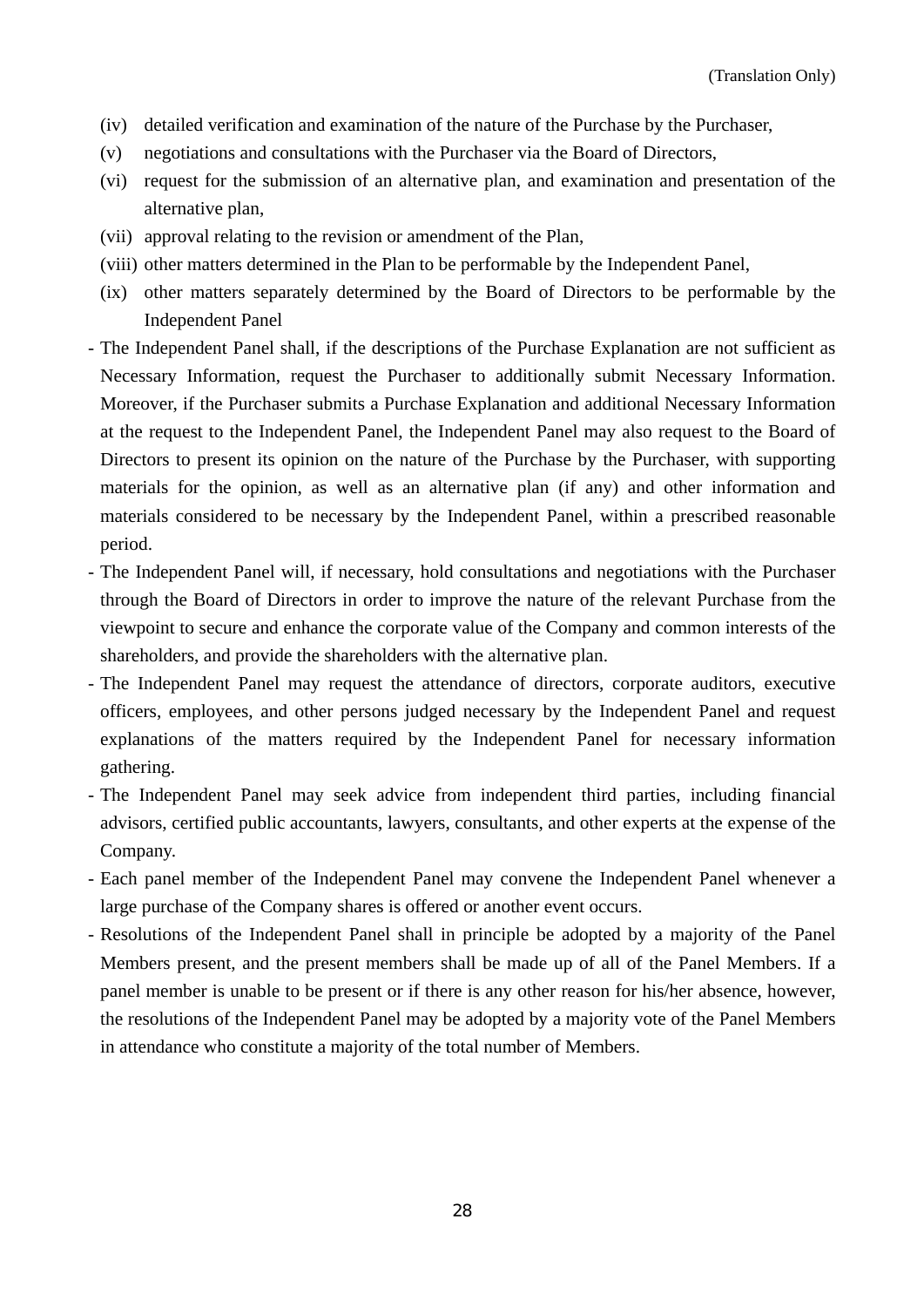# EXHIBIT 2

# Career Summaries of Independent Panel Members

| Mr. Kunio Miura    |                                           |                                                                                                                                                |
|--------------------|-------------------------------------------|------------------------------------------------------------------------------------------------------------------------------------------------|
|                    | April 1979:<br>March 1988:<br>April 1988: | Appointed as a judge<br>Retired from the bench<br>Registered as a practicing lawyer (Osaka Bar                                                 |
|                    |                                           | Association)<br>Joined Seiki Naoyoshi Law Office                                                                                               |
|                    | April 1997:                               | <b>Established Komoto and Miura Law Office</b><br>To the present                                                                               |
|                    | June 2003:                                | Assumed office as an Outside Corporate Auditor of the<br>Company<br>To the present                                                             |
| Mr. Kunio Ito      |                                           |                                                                                                                                                |
|                    | <b>March 1984:</b>                        | Assistant Professor, Hitotsubashi University                                                                                                   |
|                    | April 1992:                               | Professor, Faculty of Commerce and Management,<br>Hitotsubashi University<br>To the present                                                    |
|                    | August 2002:                              | Dean, Graduate School of Commerce and<br>Management, Hitotsubashi University                                                                   |
|                    | December 2004:<br>December 2006:          | Vice President, Hitotsubashi University<br>Professor, Graduate School of Commerce and<br>Management, Hitotsubashi University<br>To the present |
| Mr. Haruo Kitamura |                                           |                                                                                                                                                |
|                    | September 1983:                           | Joined Arthur Andersen Joint Office of Certified Public<br><b>Accountants</b>                                                                  |
|                    | <b>March 1987:</b><br>August 2002:        | Registered as a certified public accountant<br><b>Established Kitamura Certified Public Accountant</b><br>Office<br>To the present             |
|                    | June 2004:                                | Appointed as an Outside Corporate Auditor of ROHM<br>CO., LTD.<br>To the present                                                               |
|                    | December 2005:                            | Appointed as an Outside Director of Sumisho Grainger<br>Co., Ltd. (current name: MonotaRO Co., Ltd.)<br>To the present                         |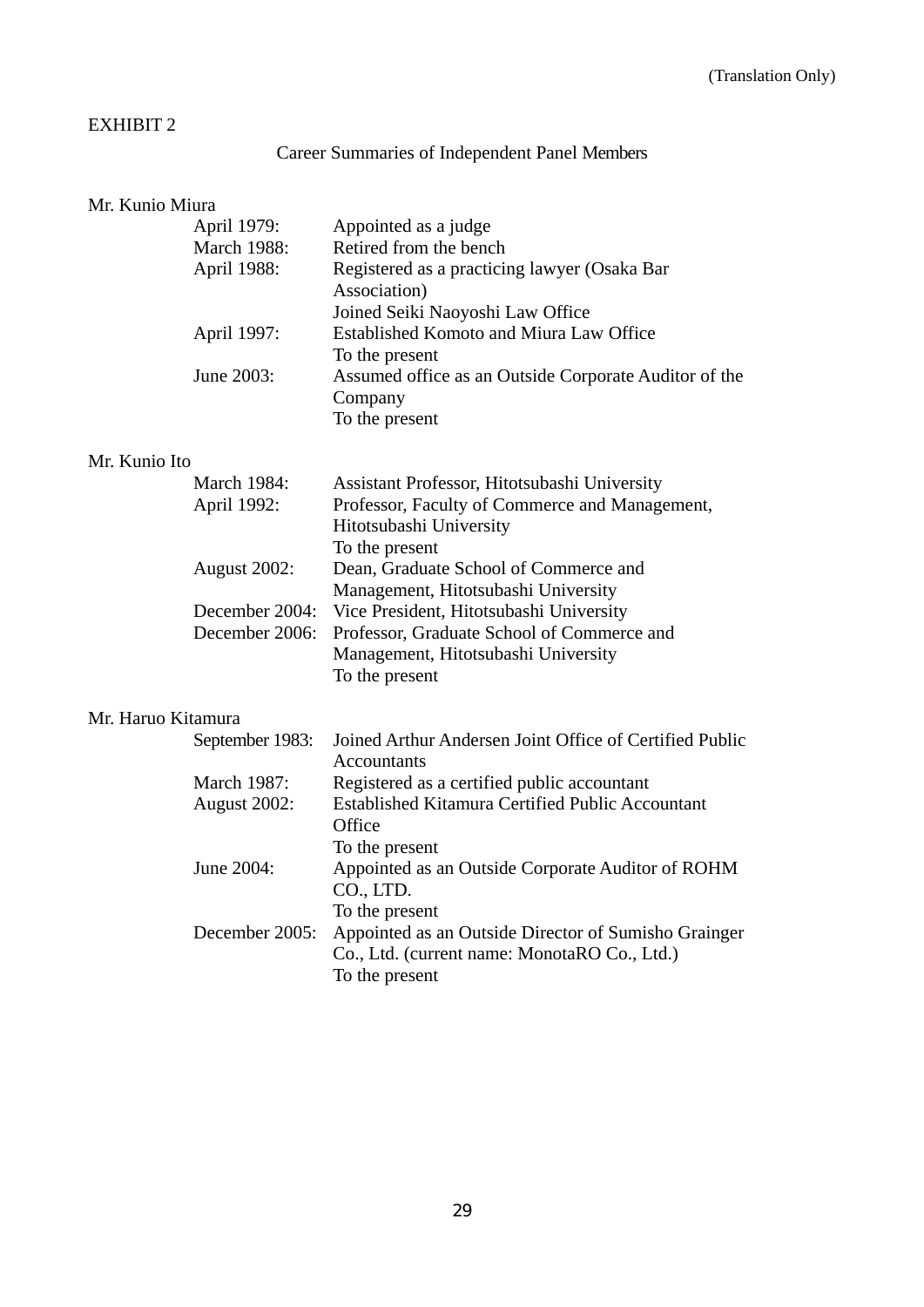#### EXHIBIT 3

# GUIDELINES ON THE ISSUANCE OF STOCK ACQUISITION RIGHTS WITHOUT COMPENSATION

## **I. Determination of Matters with Respect to the Issuance of Stock Acquisition Rights without Compensation**

(1) Details and number of Stock Acquisition Rights to be issued

Details of Stock Acquisition Rights (hereinafter "Stock Acquisition Rights," respectively or collectively) issued to shareholders shall be in accordance with the descriptions in II below, and the number of Stock Acquisition Rights to be issued will be the final number corresponding to the total number of issued shares of the Company on the issue date (hereinafter the "Issue Date") separately determined by resolution of the Board of Directors on the issuance of Stock Acquisition Rights without compensation (hereinafter the "Resolution on the Issuance of Stock Acquisition Rights without Compensation") (however, the number of shares of the Company held by the Company at the relevant point of time must be deducted).

(2) Shareholders entitled to receive Stock Acquisition Rights

One share option will be granted without compensation for each share held by shareholders other than the Company recorded in the register of shareholders or the register of beneficial shareholders as of the Issue Date.

(3) Date when the issuance of Stock Acquisition Rights takes effect

The Board of Directors shall separately determine the date on which the issuance of Stock Acquisition Rights takes effect in the Resolution on the Issuance of Stock Acquisition Rights without Compensation.

#### **II. Details of Stock Acquisition Rights**

(1) Class and number of shares to be issued or transferred upon exercise of Stock Acquisition Rights

- 1) The class of shares to be issued or transferred upon exercise of Stock Acquisition Rights shall be common shares, and one share shall be granted for each Stock Acquisition Right exercised (the "Number of Shares Covered by Stock Acquisition Rights"). However, in the event of a share split or a share consolidation of the Company's common stock, the Number of Shares Covered by Stock Acquisition Rights shall be adjusted according to the following formula, with resulting fractions of less than one share being discarded, without cash adjustment. Number of Shares Covered by Stock Acquisition Rights after adjustment = Number of Shares Covered by Stock Acquisition Rights before adjustment  $\times$  Ratio of share split or share consolidation
- 2) The number of Shares Covered by Stock Acquisition Rights after adjustment shall be applicable on and after the day following the record date in the case of a share split, and on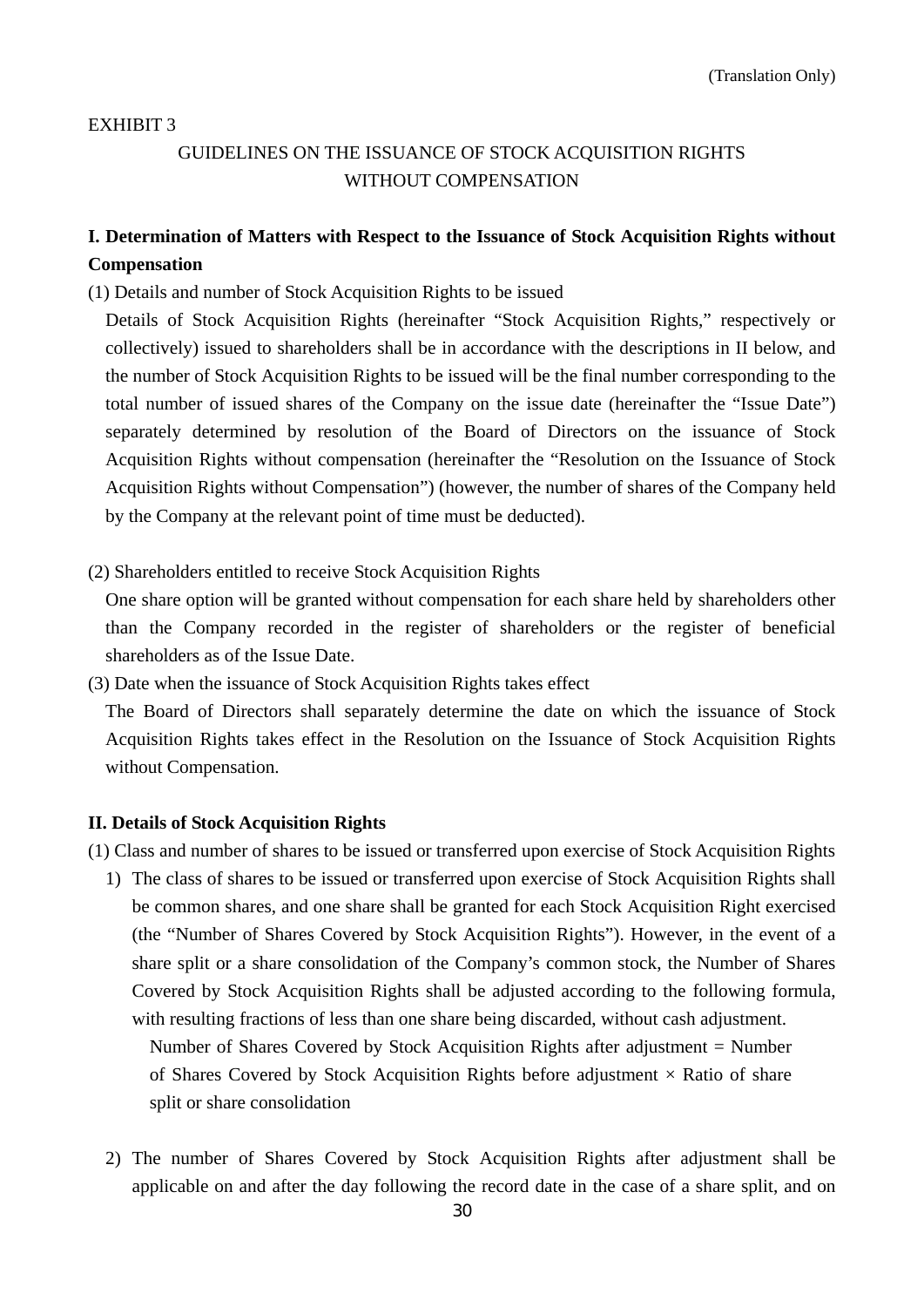and after the day following the effective date in the case of a share consolidation.

- 3) In addition to the cases provided in 1) above, if there occurs any action that changes or may change the number of issued shares of the Company (except for the number of shares of the Company held by the Company), such as an issuance of shares without compensation, merger, demerger, etc., and such action requires an adjustment of the Number of Shares Covered by Stock Acquisition Rights, the Number of Shares Covered by Stock Acquisition Rights shall be reasonably adjusted in consideration of the conditions, etc. for issuance of shares without compensation, the merger, demerger or other action.
- (2) Amount to be paid upon the exercise of Stock Acquisition Rights
	- 1) The amount to be paid upon the exercise of one Stock Acquisition Right shall be the Exercise Price (as defined in 2) below) multiplied by the Number of Shares Covered by Stock Acquisition Rights
	- 2) The amount to be paid upon the exercise of one Stock Acquisition Right per share of stock of the Company (hereinafter the "Exercise Price") shall be the amount separately determined by the Board of Directors in the Resolution on the Issuance of Stock Acquisition Rights without Compensation, within a range from ¥1 at minimum to half of the market price of one share of stock of the Company at maximum. "Market price" means an average of the closing prices (including quotations) of ordinary transactions in the common shares of the Company on the TSE for ninety (90) days from the day preceding the Resolution on the Issuance of Stock Acquisition Rights without Compensation, retroactively (excluding dates without closing prices), with fractional numbers of less than ¥1 rounded up.
- (3) Exercise period for Stock Acquisition Rights

The Exercise period for the Stock Acquisition Rights shall be the period separately determined by the Board of Directors in the Resolution on the Issuance of Stock Acquisition Rights without Compensation within the scope of one to two months, starting on the date that the issuance of Stock Acquisition Rights takes effect or a date separately determined by the Board of Directors in the Resolution on the Issuance of Stock Acquisition Rights without Compensation. However, if the Company acquires Stock Acquisition Rights in accordance with the provisions of (7) 2) below, the exercise period for the Stock Acquisition Rights relating to the relevant acquisition shall be up to the business day immediately preceding the relevant acquisition date. Additionally, if the final day of the exercise period falls on a holiday at the payment handling bank for the payment of moneys paid in upon the exercise, the final day shall be the next business day at that place.

- (4) Conditions for the exercise of Stock Acquisition Rights
	- 1) (i) Specified Large Shareholders, (ii) Specified Large Joint Shareholders, (iii) Specified Large Purchasers, (iv) Special Stakeholders of the Specified Large Purchasers, or (v) persons who are assigned or succeed Stock Acquisition Rights from persons to which any item from (i) to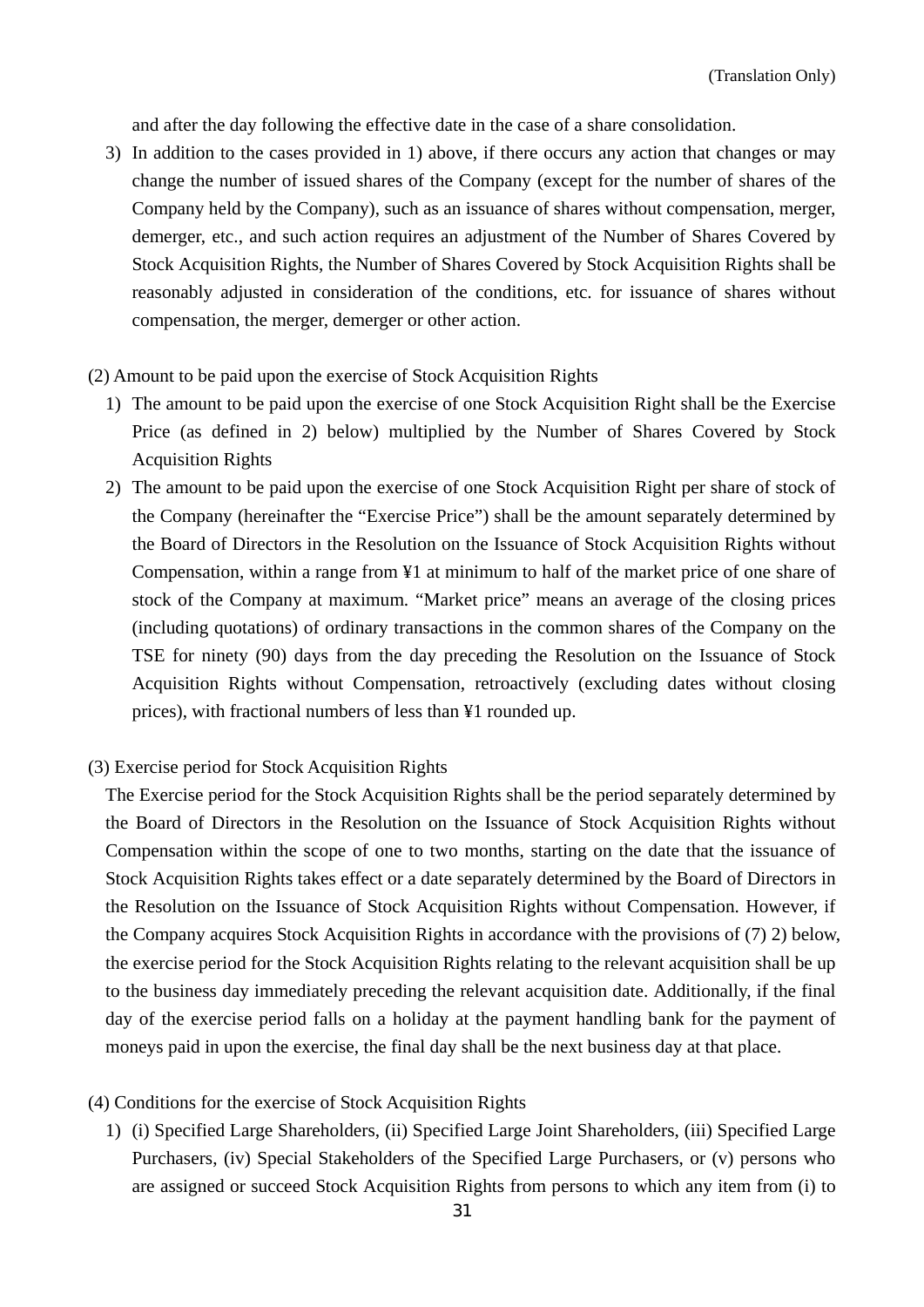(iv) above applies without obtaining approval by the Board of Directors, or (vi) related parties of a person stated in (i) to (v) above (hereinafter persons to which any item from (i) to (vi) apply shall be collectively referred to as the "Specified Purchaser") may not exercise Stock Acquisition Rights.

The terms used above shall be defined as below:

- (i) a "Specified Large Shareholder" means a holder (including persons included the category of shareholders under Paragraph 3, Article 27-23 of the Securities and Exchange Law of Japan) of shares etc. (as defined in Paragraph 1, Article 27-23 of said Law; hereinafter the same unless otherwise provided) issued by the Company, for whom the ratio of shares etc. held (as defined in Paragraph 4, Article 27-23 of said Law) relating to the relevant shares etc. is recognized by the Board of Directors to be 20% or greater.
- (ii) a "Joint Shareholder" means a Joint Shareholder as set forth in Paragraph 5, Article 27-23 of the Securities and Exchange Law of Japan, including a person deemed by the Board of Directors to be a Joint Shareholder in accordance with Paragraph 6 of the relevant provisions.
- (iii) a "Specified Large Purchaser" means a person who has publicly disclosed his/her plan to make a purchase (as defined in Paragraph 1 of Article 27-2 of the Securities and Exchange Law of Japan; hereinafter the same in (iii)) by a tender offer (as defined in Paragraph 6 of Article 27-2 of said Law) of shares etc. (as defined in Paragraph 1 of Article 27-2 of said Law; likewise hereinafter in (iii)) of the Company issued by the Company, when, after the relevant purchase, the Board of Directors of the Company has recognized that the total sum of the ratio of ownership of shares etc. (as defined in Paragraph 8 of Article 27-2 of said Law; hereinafter the same) relating to the possession (including the case to be similar to the case as provided in Paragraph 1 of Article 7 of the Enforcement Order of the Securities and Exchange Law of Japan) of the relevant person and the ratio of ownership of shares etc. of Special Stakeholders with the relevant person is 20% or greater.
- (iv) a "Special Stakeholder" means a "Special Stakeholder" as defined in Paragraph 7, Article 27-2 of the Securities and Exchange Law of Japan (including any person to whom, in the opinion of the Board of Directors, this definition applies); provided, however, any person referred to in Item 1 of the relevant paragraph shall exclude any person prescribed in Paragraph 2, Article 3 of the Cabinet Order Concerning Disclosure of Tender Offer of Shares etc. by Persons Other than Issuer.
- (v) a "related party" of a person refers to a person recognized by the Board of Directors to be a person who has substantial control over the relevant person, who is substantially controlled by the relevant person, or who is under the same control as the relevant person, or a person recognized by the Board of Directors to be a person who acts in collaboration with the relevant person. "Control" refers to "cases of control over decision-making on the financial and business policies" of other companies, etc. (as defined in Paragraph 3 of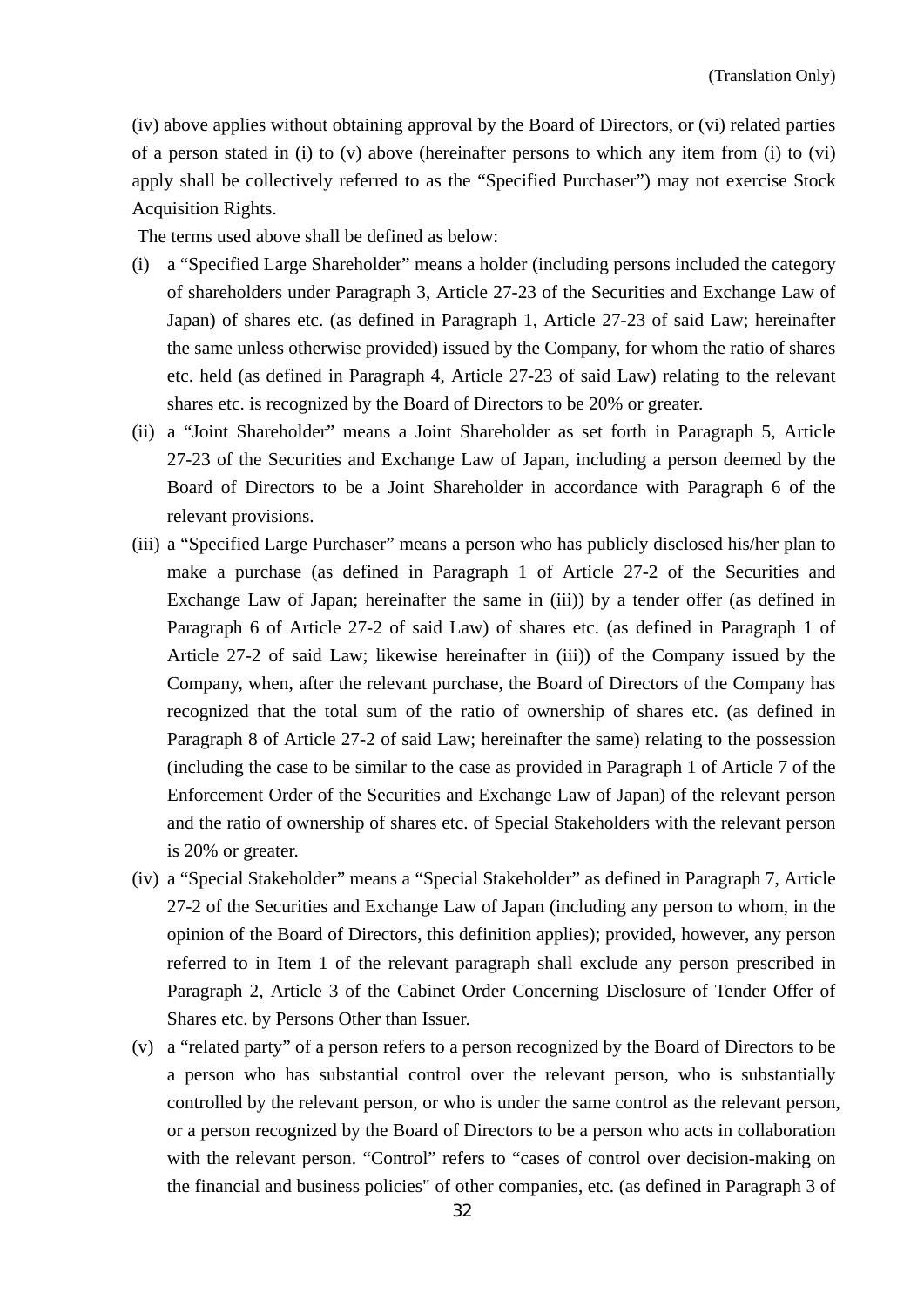Article 3 of the Enforcement Regulations of the Corporate Law of Japan).

- 2) Notwithstanding 1) above, the persons enumerated in items (i) to (iv) below shall not be a Specified Large Shareholder or Specified Large Purchaser:
	- (i) the Company, subsidiaries of the Company (as defined in Paragraph 3 of Article 8 of the Rules Concerning the Term, Style and Methods for the Creation of Financial Statements, etc.), or affiliates of the Company (as defined in Paragraph 5 of Article 8 of the said Rule),
	- (ii) the person who, in the opinion of the Board of Directors, is subject to the requirements stated in 1) (i) above, who has no intention of controlling the Company, and who shall not become a Specified Large Shareholder as referred to in 1) (i) above through disposition, etc. of the shares etc. of the Company he/she holds within ten (10) days (*provided*, the Board of Directors may extend such period) after such person becomes a Specified Large Shareholder as referred to in 1) (i) above,
	- (iii) the person who is deemed by the Board of Directors to have become a Specified Large Shareholder as referred to in 1) (i) above not through the intent of the person himself, but due to acquisition of treasury stock by the Company or for another reason (*provided*, this shall exclude persons who thereafter newly acquire shares etc. of the Company under their own volition),
	- (iv) the person whose acquisition or possession of the shares etc. of the Company is judged by the Board of Directors not to be harmful to the corporate value of the Company or to the shareholders' common interests (The Board of Directors may recognize separately that the person judged to be a Specified Purchaser, etc. is not harmful to the corporate value of the Company or the shareholders' common interests. If the Board of Directors judges that such person is not harmful to the corporate value of the Company or the shareholders' common interests under certain conditions, this shall be limited to cases where the relevant conditions are satisfied.).
- 3) When a person located in an area under a relevant jurisdiction subject to foreign laws and ordinances is allowed to exercise Stock Acquisition Rights and there is a need to (i) perform the prescribed procedures, (ii) satisfy the prescribed conditions (including prohibition of exercise for a certain period, submission of prescribed documents and other), or (iii) perform both of the above (hereinafter the "Exercise Procedures and Conditions under Governing Law" collectively), the person located in the area under the relevant jurisdiction may exercise the Stock Acquisition Rights only if the Board of Directors judges that the relevant Exercise Procedures and Conditions under Governing Law have all been performed or satisfied. If the Board of Directors judges that these have not been performed or satisfied in this case, the person may not exercise the Stock Acquisition Rights. The Board of Directors bears no obligation to perform or satisfy the Exercise Procedures and Conditions that the Company is required to perform under Governing Law when the Company allows a person located in an area under the relevant jurisdiction to exercise Stock Acquisition Rights. Moreover, if the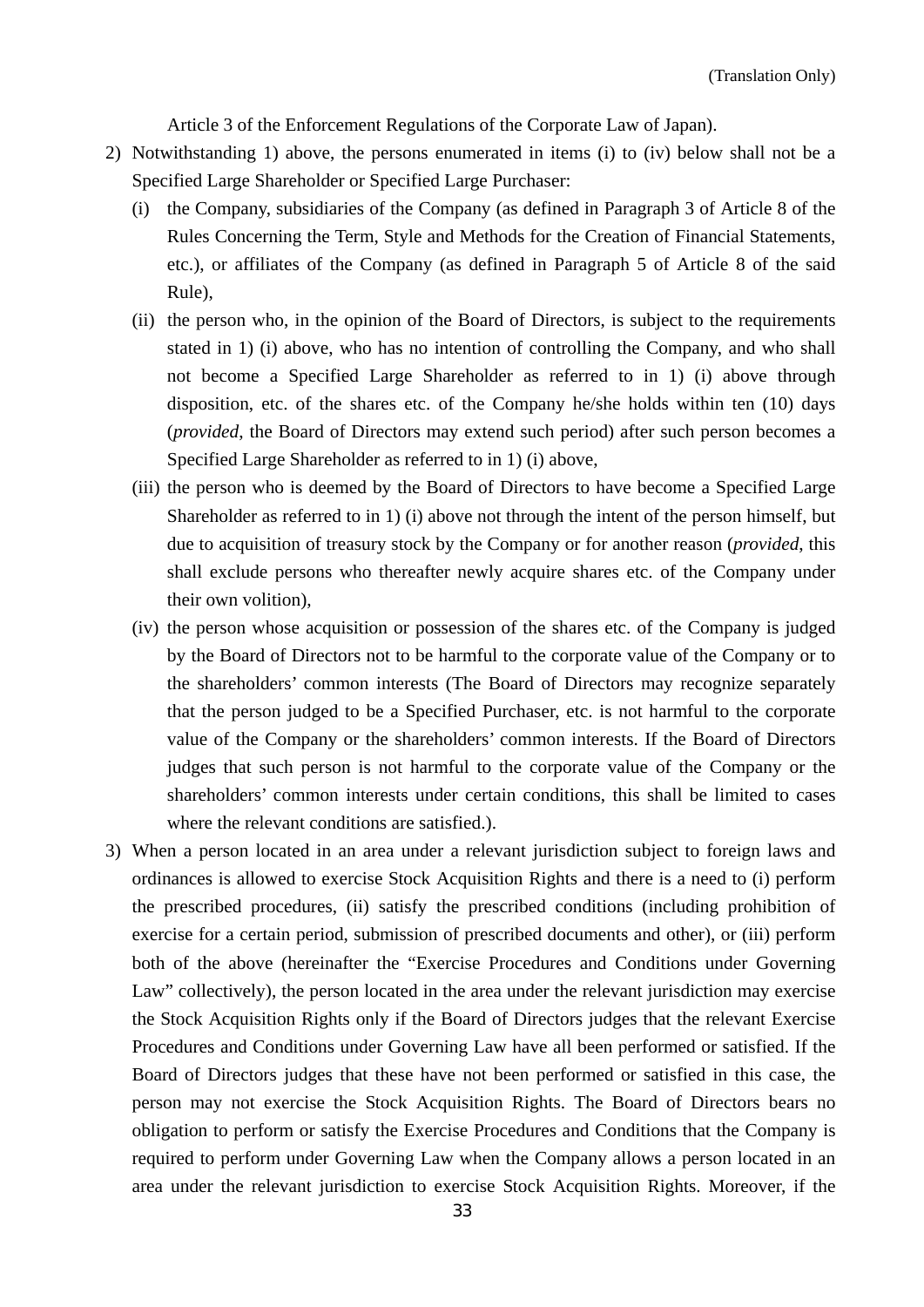laws and ordinances in force in the area under the relevant jurisdiction prohibit the Company from allowing the person located in the area under the relevant jurisdiction to exercise Stock Acquisition Rights, the person located in the area under the relevant jurisdiction may not exercise the Stock Acquisition Rights.

- 4) Notwithstanding 3) above, a person located in the United States may exercise Stock Acquisition Rights only when the person represents and warrants to the Company that (i) he/she is an accredited investor as defined under Rule 501(a) of the US Securities Act of 1933 and besides pledges that (ii) the resale of the common stock of the Company to be acquired as a result of the exercise of the Stock Acquisition Rights he/she holds will be carried out only by ordinary transactions on the Tokyo Stock Exchange (provided, that resale shall not be based on prior agreements or performed through prior solicitation). Only in the foregoing cases shall the Company perform or satisfy the Exercise Procedures and Conditions under Governing Law that must be performed or satisfied in relation to Regulation D of the US Securities Act of 1933 and state laws in the United States when the relevant person located in the United States exercises the relevant Stock Acquisition Rights. If, due to amendment of laws in the United States or similar reasons, the Board of Directors judges that the legal exercise of the Stock Acquisition Rights by a person located in the United States cannot be allowed under US Securities Law even when (i) and (ii) above are satisfied, persons located in the United States may not exercise Stock Acquisition Rights.
- 5) A person who holds Stock Acquisition Rights may exercise the Stock Acquisition Rights only when he or she submits to the Company a document observing the provisions with respect to the representations and warranties that the person is not a Specified Purchaser, etc., that the person is not exercising the Stock Acquisition Rights for a person judged to be a Specified Purchaser, etc., and that the person satisfies the exercise conditions of the Stock Acquisition Rights etc., a document observing the indemnification provisions or other matters prescribed by the Company, and other documents required under relevant laws and ordinances.
- 6) If the provisions of (4) hereof prohibit a person who holds Stock Acquisition Rights from exercising the Stock Acquisition Rights, the Company will bear no liability to compensate the loss or any other liability to the said person who holds the Stock Acquisition Rights.

(5) Capital stock and capital reserves to be increased when stock is issued by the exercise of Stock Acquisition Rights

The amounts of capital stock and capital reserves to be increased shall be amounts separately determined by the Board of Directors in the Resolution on the Issuance of Stock Acquisition Rights without Compensation.

- (6) Restrictions on transfer of Stock Acquisition Rights
	- 1) Stock Acquisition Rights shall only be transferred with the approval of the Board of Directors.
	- 2) When a person who is to transfer Stock Acquisition Rights is located outside Japan and is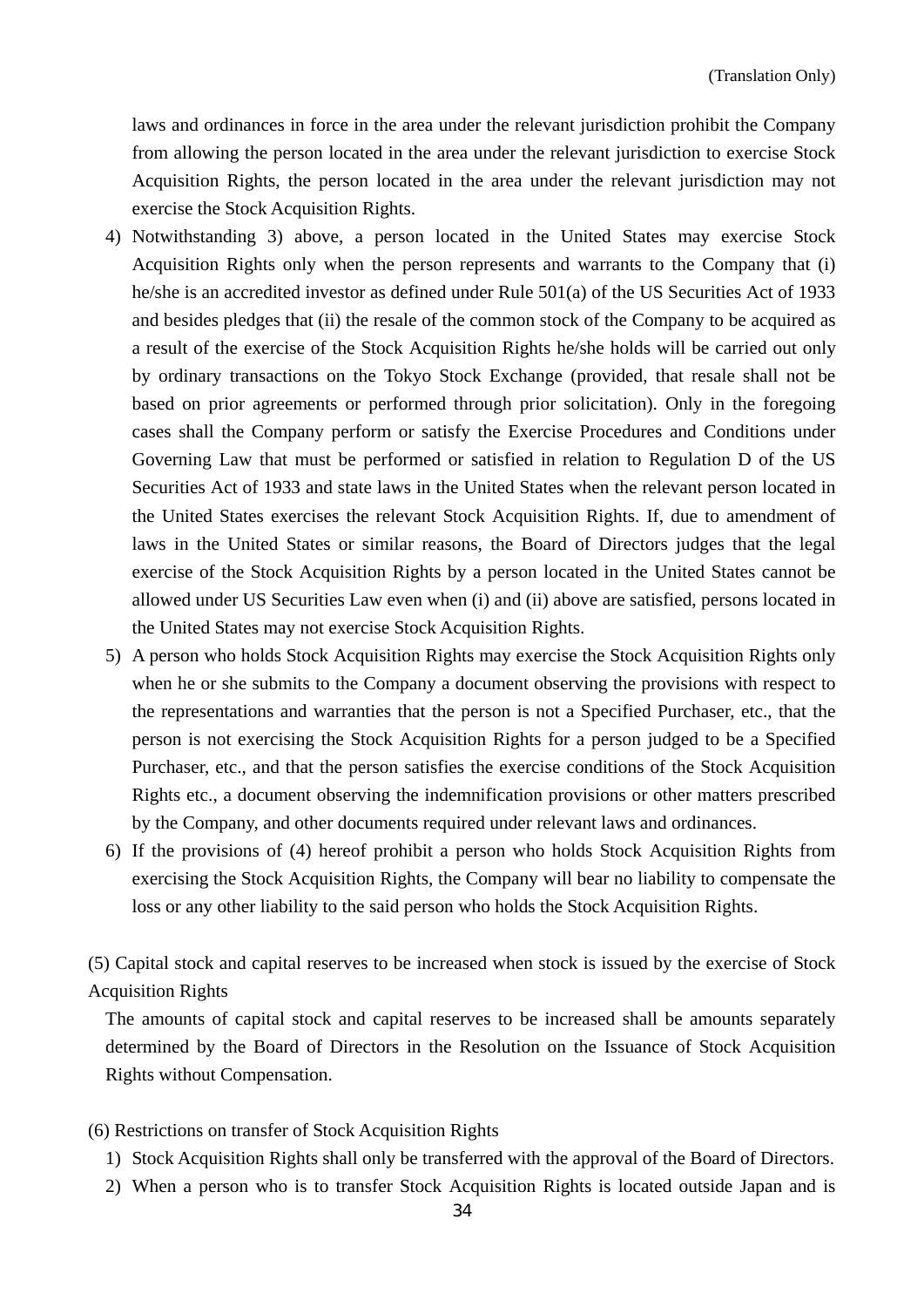incapable of exercising Stock Acquisition Rights in accordance with (4) 3) and 4) above (excluding Specified Purchaser, etc.), the Board of Directors shall determine whether or not to grant its approval in accordance with 1) above, based on consideration as to whether the following matters are satisfied:

- (i) on transfer of all or part of the Stock Acquisition Rights by the person located in an area under the relevant jurisdiction, written deposits created and signed or affixed with inscriptions of the names and seals of the transferor and transferee (including representation and warranty provisions, indemnification provisions, and penalty provisions relevant to (ii) to (iv) below) have been submitted,
- (ii) the transferor or transferee can be clearly judged not to be a Specified Purchaser, etc.,
- (iii) the transferee is clearly not located in an area under the relevant jurisdiction, and besides is not a person to accept the transfer of Stock Acquisition Rights on behalf of a person located in an area under the relevant jurisdiction,
- (iv) the transferee is clearly not a person to accept the transfer of Stock Acquisition Rights on behalf of the Specified Purchaser, etc.
- (7) Acquisition of Stock Acquisition Rights by the Company
	- 1) The Company may, at any time until the day preceding the first day of the exercise period of Stock Acquisition Rights, acquire all Stock Acquisition Rights without compensation, as of a day separately determined by the Board of Directors, when the Board of Directors judges it appropriate for the Company to acquire the Stock Acquisition Rights.
	- 2) The Company may acquire, as of a day separately determined by the Board of Directors, all Stock Acquisition Rights that remain unexercised by the business day preceding the relevant date, from among the Stock Acquisition Rights held by persons other than the Specified Purchaser, and in exchange may grant the stock of the Company in the Number of Shares Covered by Stock Acquisition Right per Stock Acquisition Right. The Company may acquire such Stock Acquisition Rights multiple times.

(8) Issuance of Stock Acquisition Rights in the case of merger (only when the Company is to be merged), absorption-type demerger, incorporation-type demerger, share-for-share exchange, or share transfer, and the conditions for the foregoing

The Board of Directors shall decide on the above separately in the Resolution on the Issuance of Stock Acquisition Rights without Compensation.

- (9) Issuance of Stock Acquisition Right certificate Stock Acquisition Right certificates relating to Stock Acquisition Rights shall not be issued.
- (10) Modifications due to revision, etc. of laws

The provisions of the laws and ordinances cited above are the provisions in effect as of April 27,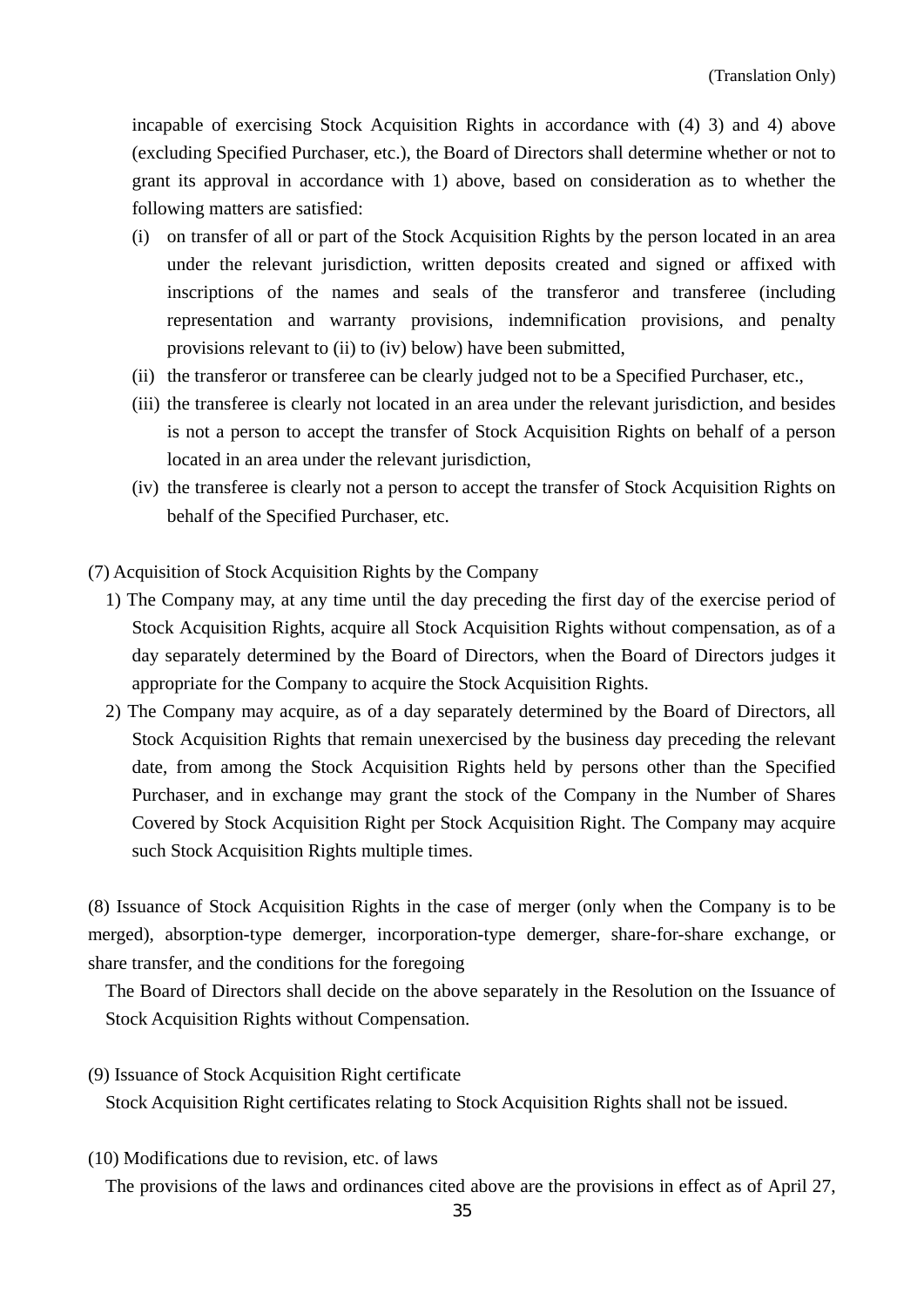2007. When necessary upon the new enactment or the revision or repeal of laws and ordinances on and after that day, the provisions or meanings of terms, etc. as provided in the above respective provisions may be changed and read within a reasonable scope upon taking into consideration the purports of the relevant new enactment or revision and repeal by the Board of Directors.